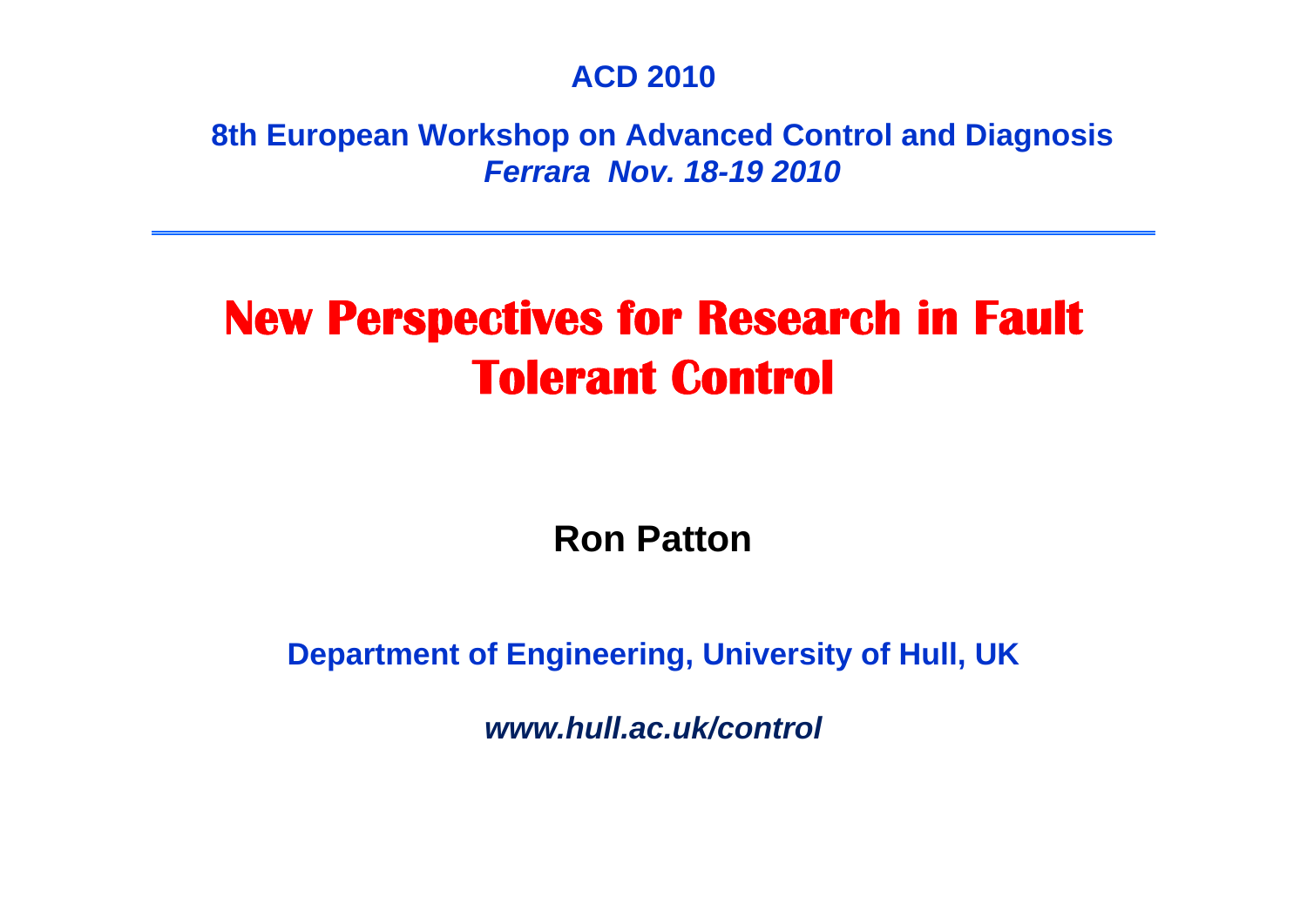## OUTLINE

- Introduction
- The FTC Story
- New Perspectives in FTC
- Concluding Discussion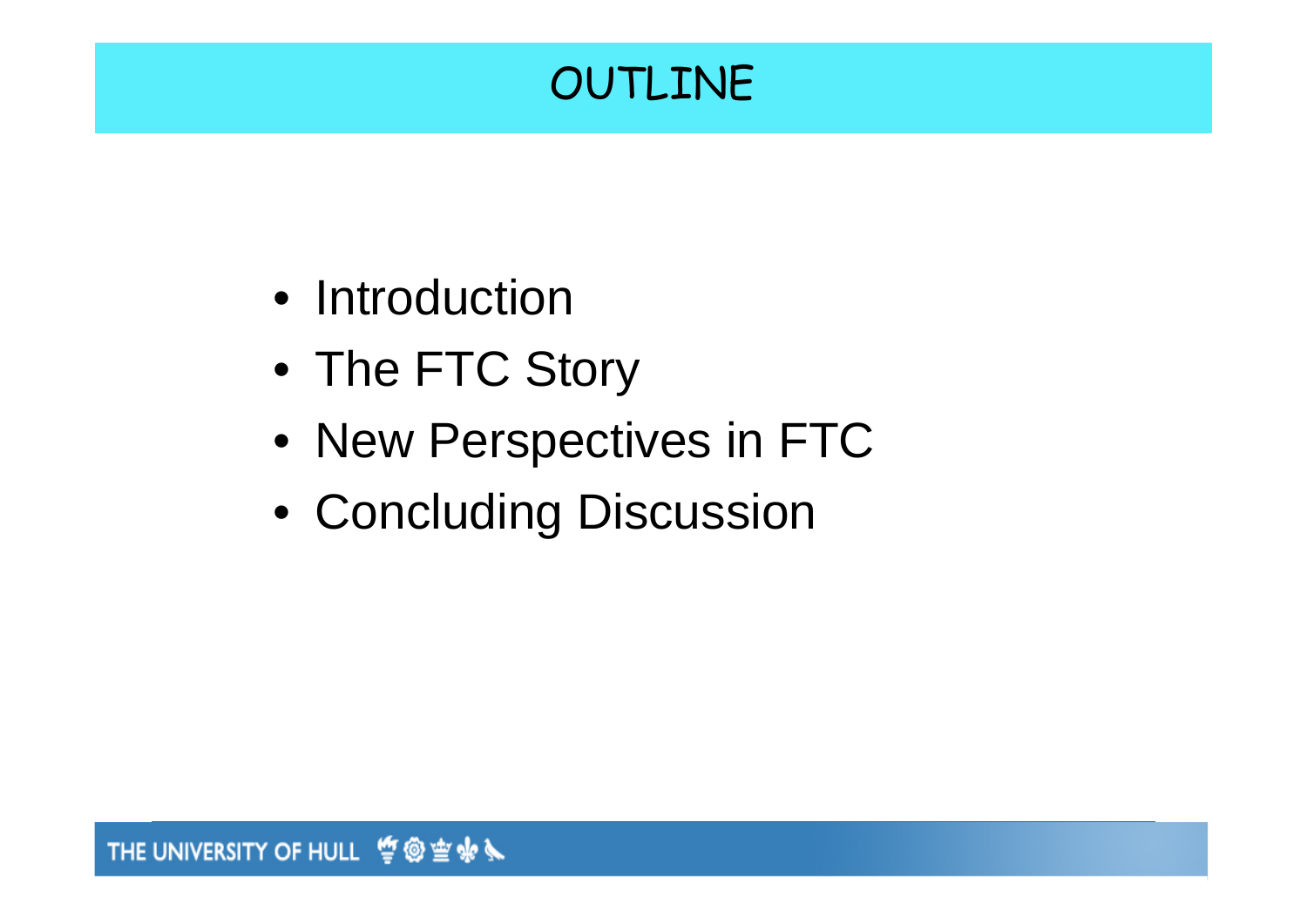

### Objective of Fault Tolerant Control:

Joint optimization of stability and *admissible* performance Subject to bounded faults, complexity and modelling uncertainty!

**A topic with increasing interest at major international conferences of IFAC, IEEE, AIAA, etc (CDC, ACC, IFAC** *Safeprocess (1991-2009), Systol (2010)***, IFAC World Congress, AIAA Guidance, Navigation and Control,….).**

#### THE UNIVERSITY OF HULL  $\ddot{\mathbf{C}}$ @ 雪卡!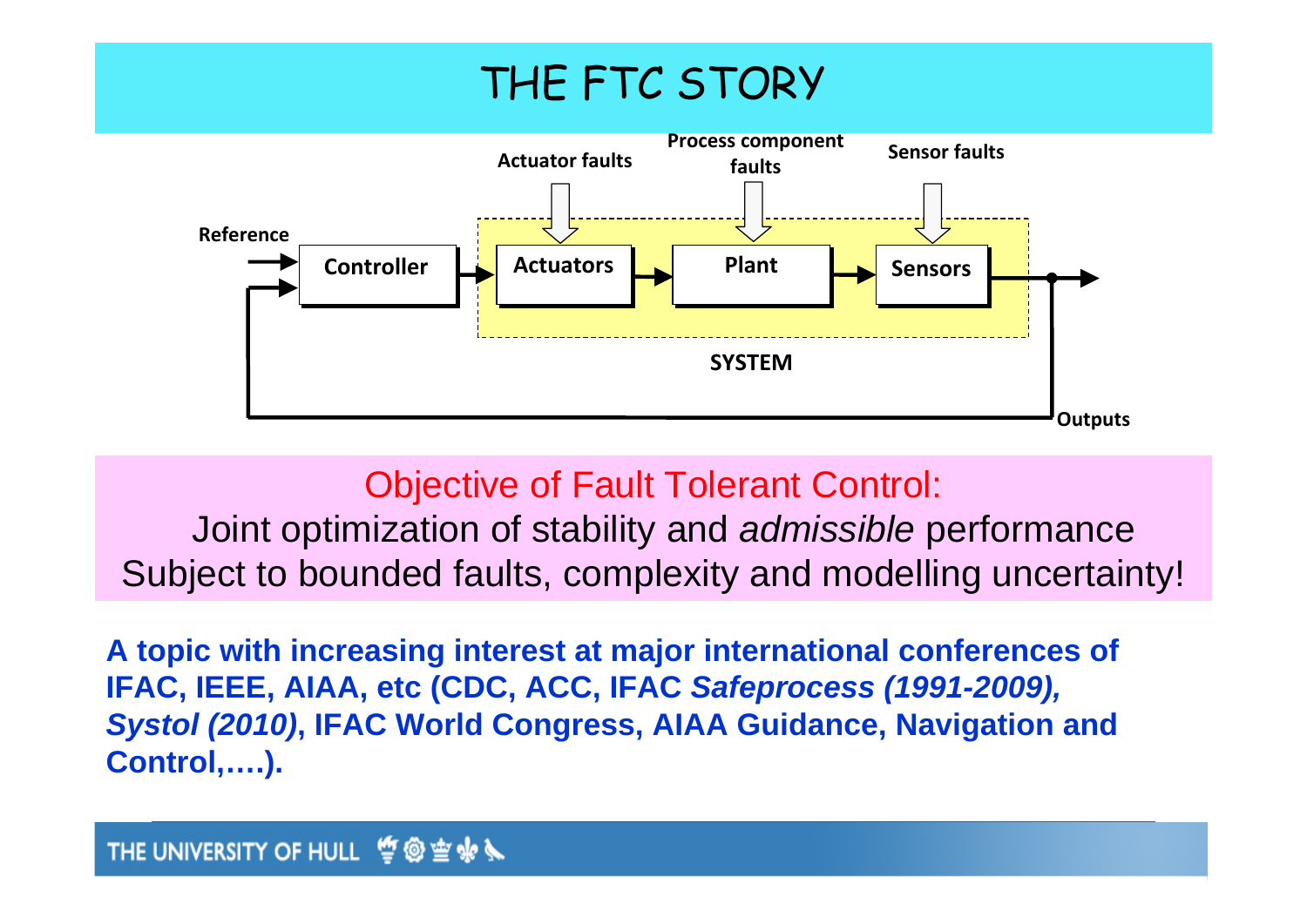### **CLASSIFICATION OF FTC SYSTEMS**



**THE UNIVERSITY OF HULL 掌@空楽入**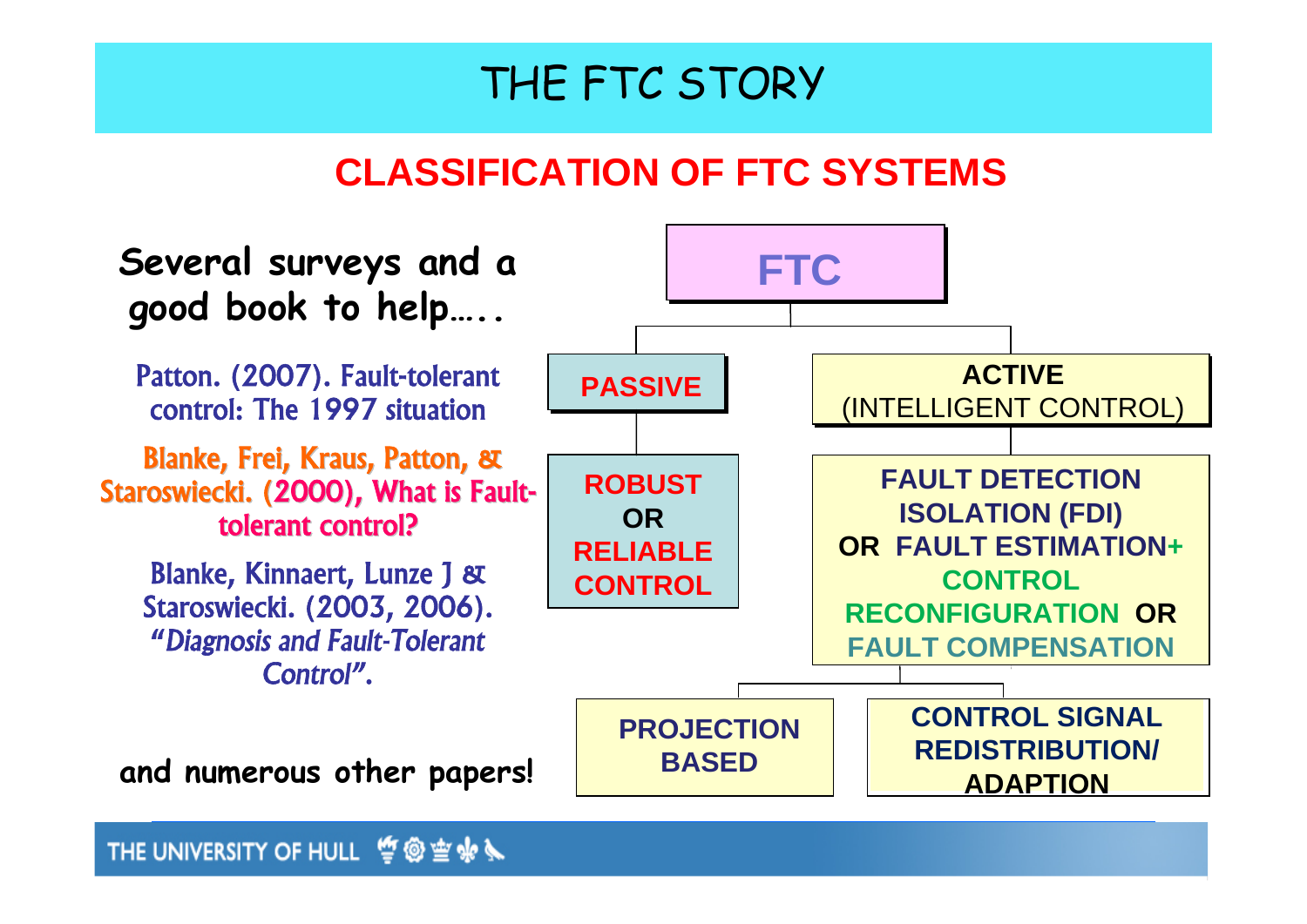

**Mutiple-model Switching Interacting Multiple-Model (IMM) Gain-Scheduling, MPC, etc**

**Fault Compensation, MRAC, Control Allocation, Feedback Linearisation, LPV, Backstepping**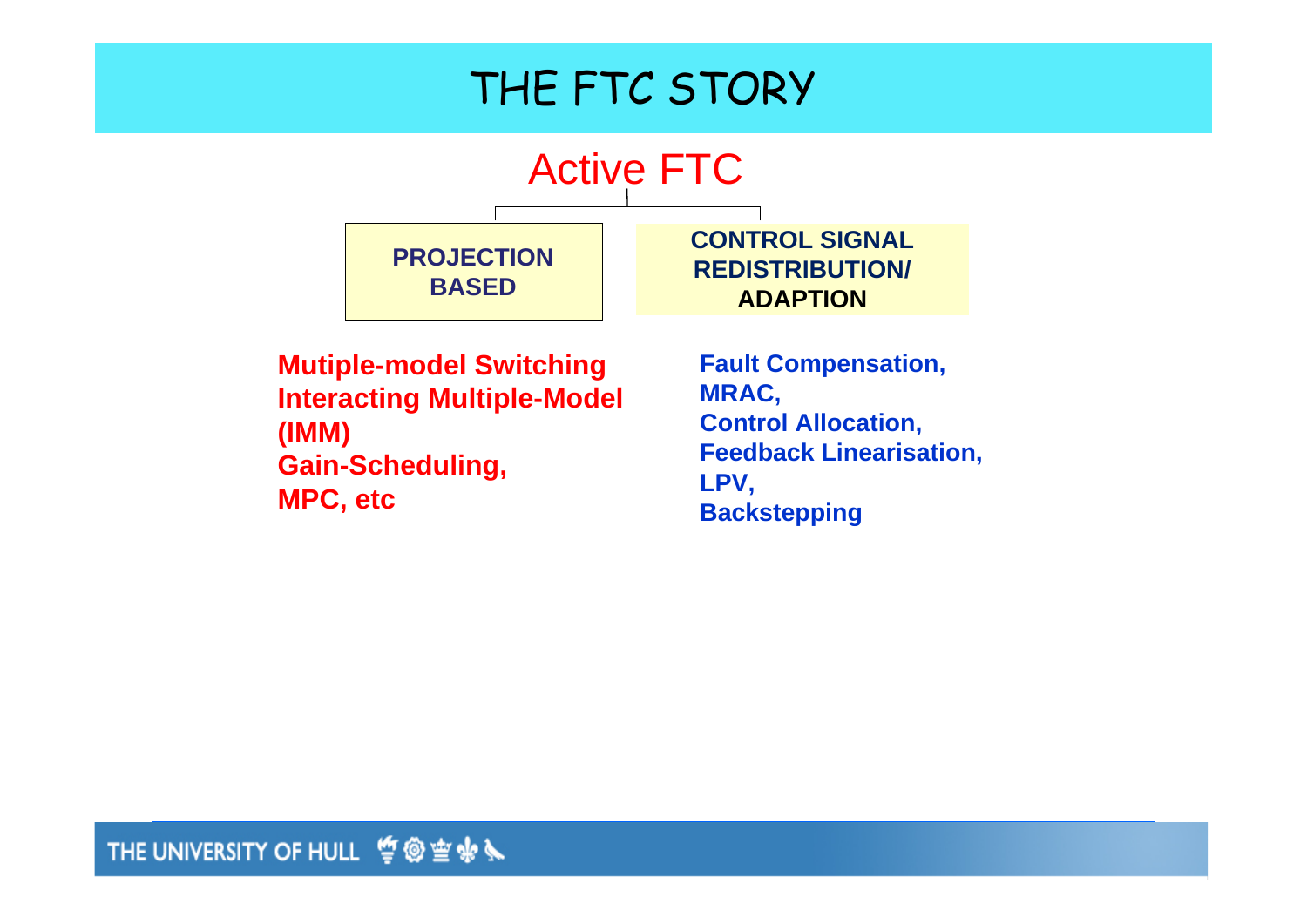In the early years FTC developed as an aerospace topic, focused mainly on projects at NASA and in the USA, motivated by advanced aircraft that could be "control configured" through a high degree of flight surface redundancy.

The research led to well known flight control benchmark – the HiMAT which considers the longitudinal dynamics of an advanced fighter that was flight tested in 1970s.

#### **Model has** *two* **actuator inputs: Elevons and canards flaps.**

**Vehicle equipped with two sensors that measure angle of attack and pitch angle**.

#### **Control objective:**

Dryden Flight Research Center EC80-14281 Photographed 1980 HiMat

To realize a vertical translation on flight. Pitch angle is maintained constant whereas the angle of attack varies. Fault scenario consists of an abnormal constant gain variation of 20% in the elevon actuator.

#### **THE UNIVERSITY OF HULL 管@空柴系**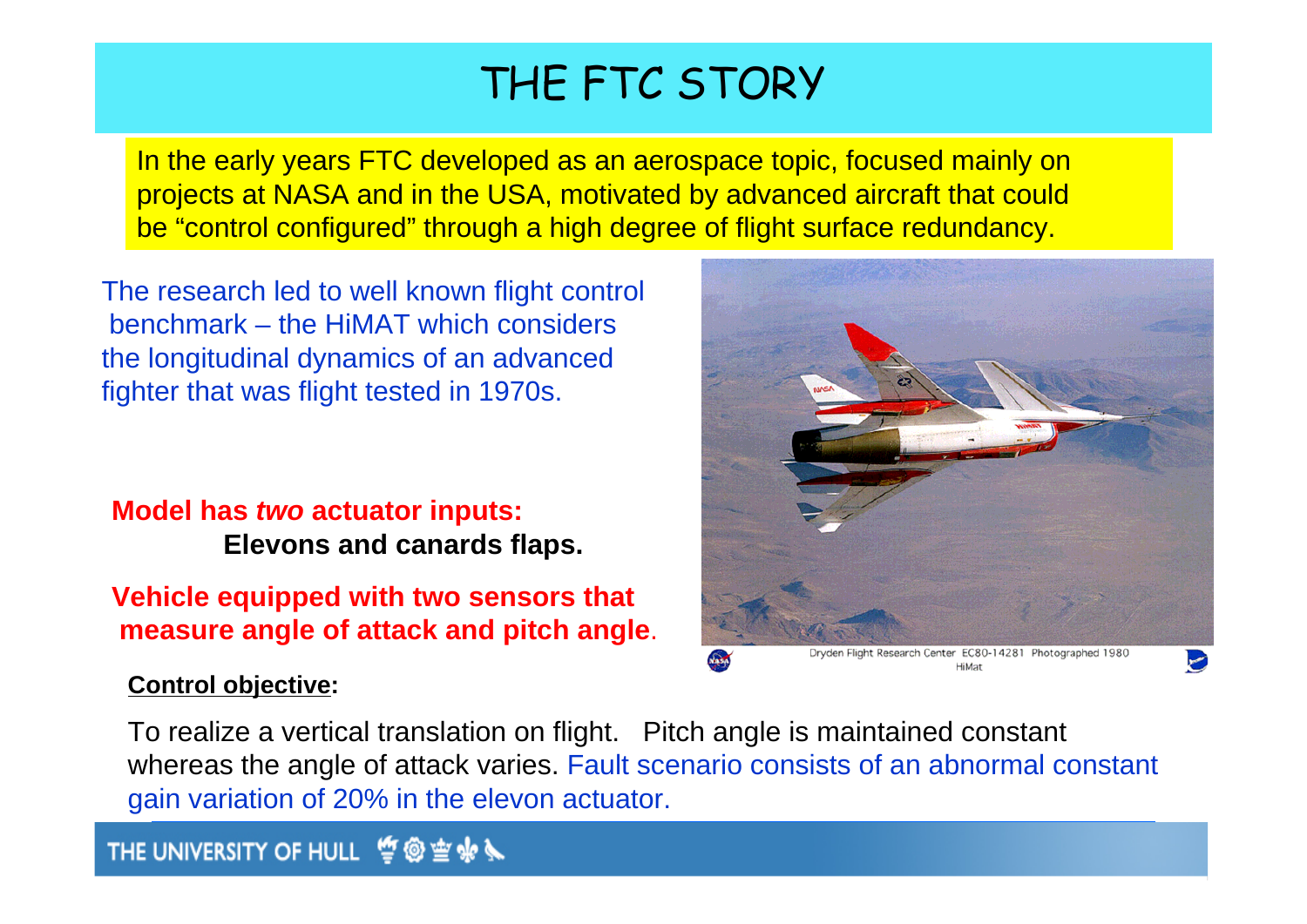### **Traditional Reconfigurable Flight Control Traditional Reconfigurable Flight Control**

- **Feedback linearisation: Lane & Stengel [1988], Ochi** *et al* **[1991]**
- **Pseudo-inverse methods: Ostroff [1985]; Gao and Antsaklis [1990, 1991]**
- **Adaptive control: Åström [1991, 1996], Ioannou, [1996],..**
- **Model-following: Huang & Stengel [1990]; Morse & Ossman [1990]; Mariton** *et al***, [1990]; Jiang [1994]**
- **And…Restructurable Control:**
- **Control Allocation: Huang & Stengel [1990]; Morse & Ossman [1990]; Mariton** *et al***, [1990]; Jiang [1994],…..Patton (1997)**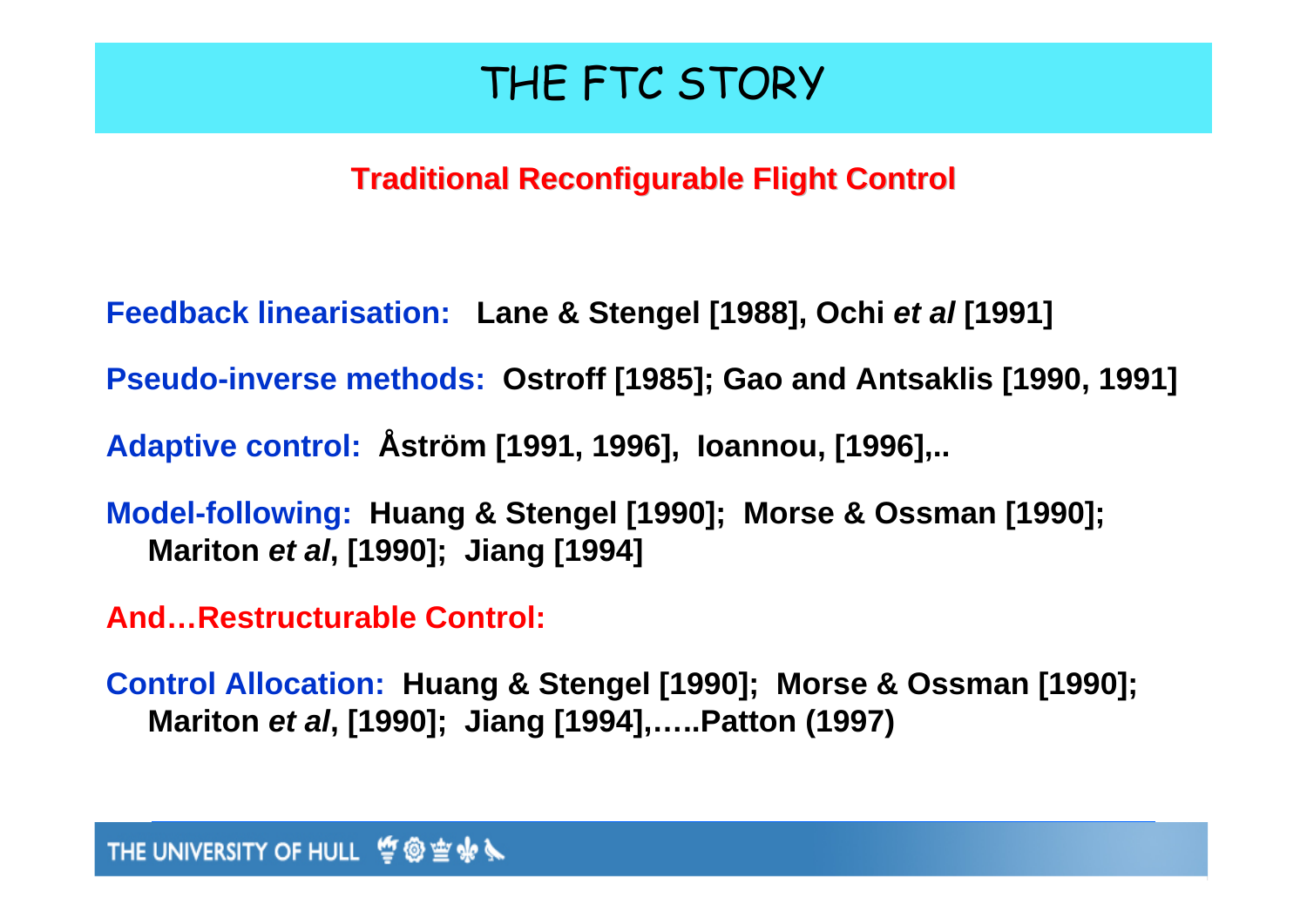**The control allocation problem – also known as "Restructurable Control"**



#### CONTROL ALLOCATION DEPENDS ON EFFECTIVENESS OF ACTUATORS

Information to compute *W* on-line comes from fault estimation/reconstruction or by using comparison of actual actuator deflection compared with demand.

In event of total failure in i<sup>th</sup> actuator,  $W<sup>-1</sup>$  becomes very large and  $u_i(t)$  is re*routed to other actuators, depending on available redundancy.*

**Separating of control law from CA task fits well with "feedback linearisation" and "backstepping" which employ intermediate "virtual" control signals.**

#### THE UNIVERSITY OF HULL @ 雪卡人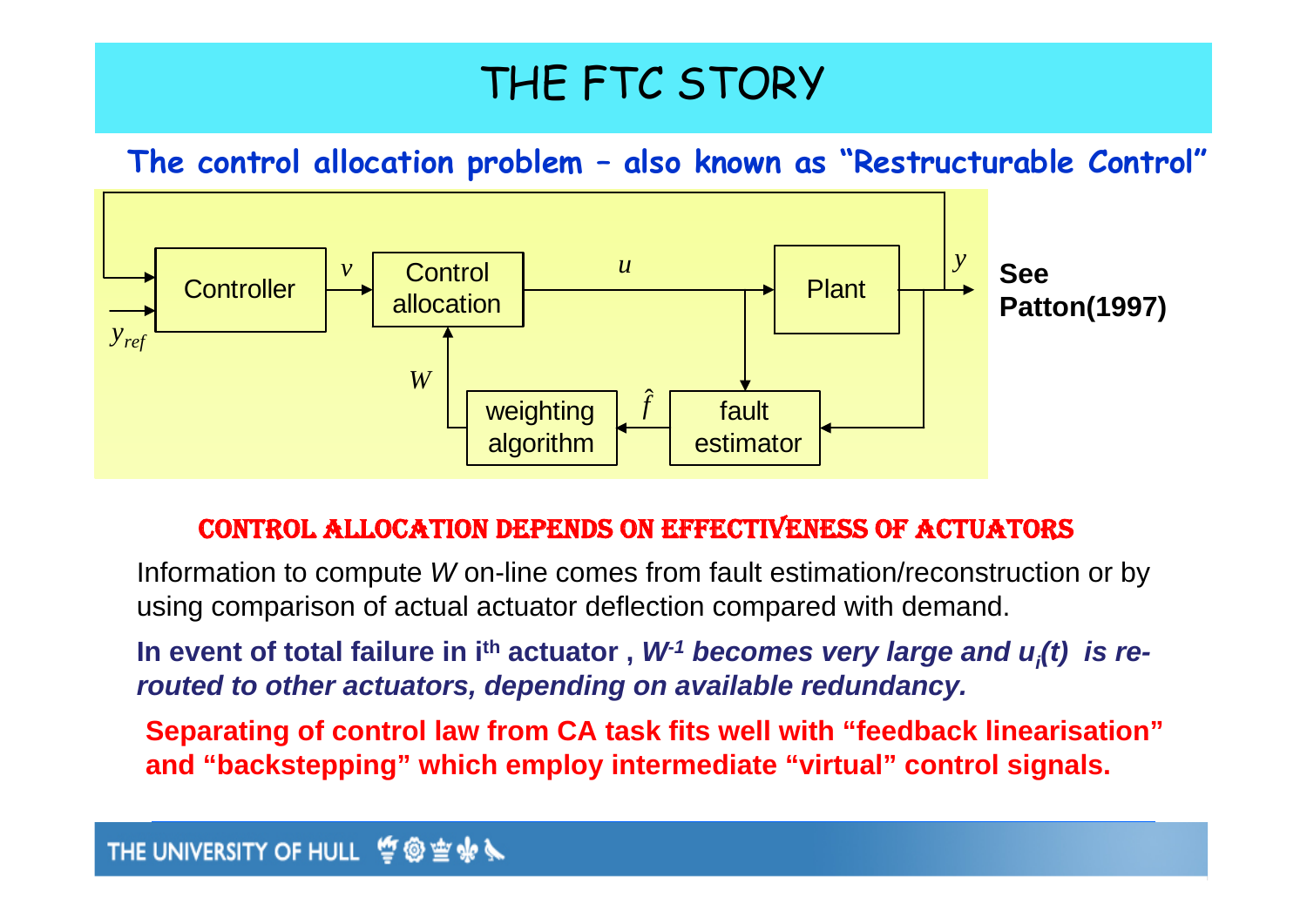### **THE NEED FOR FTC ARCHITECTURES**

**In early years, architectures were not described very much.** 



Basic Architecture of FTC (Blanke et al, 2003, 2006)

**THE UNIVERSITY OF HULL 竺@空永入**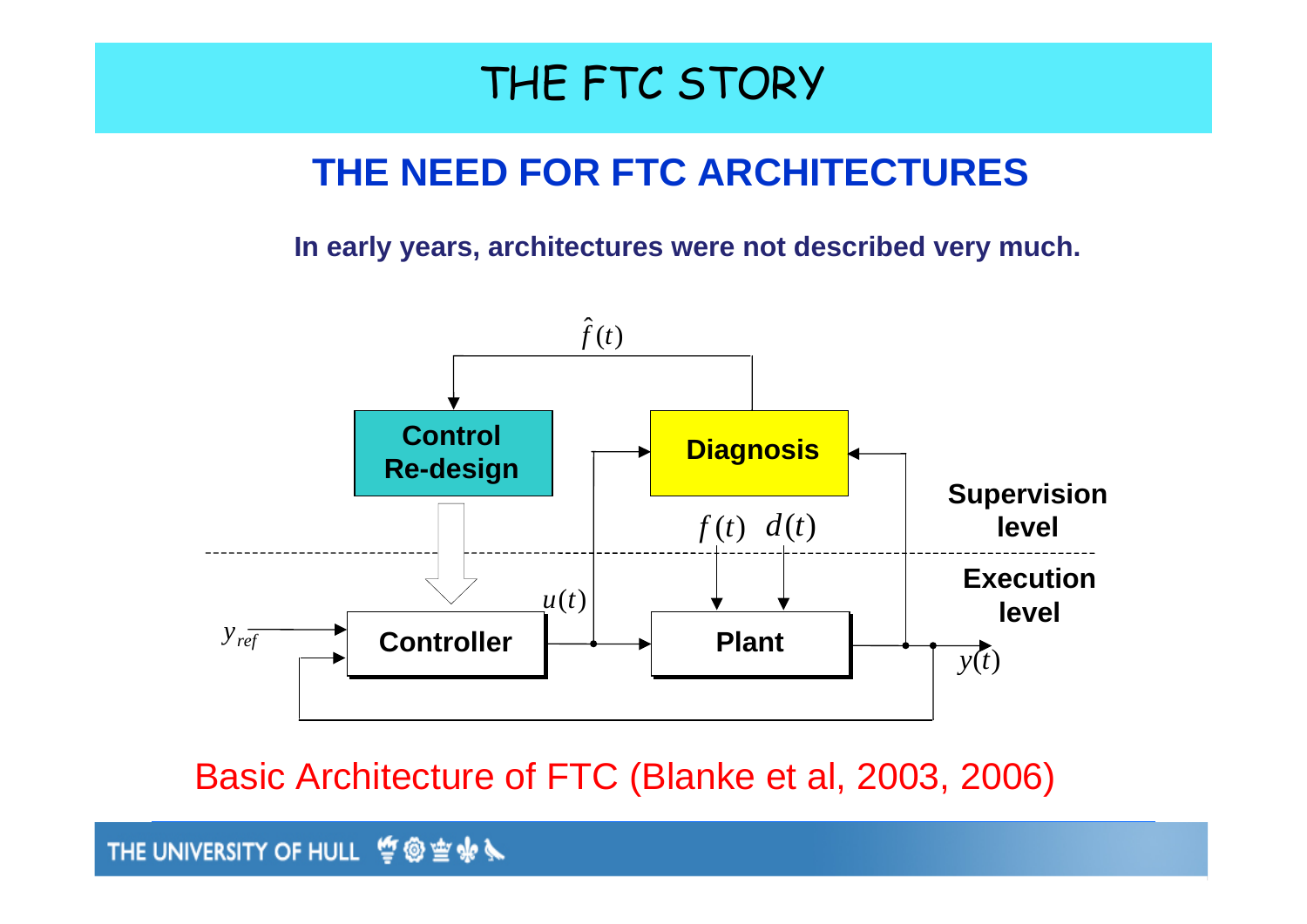### **Passive FTC Passive FTC**

Robust control ensures closed-loop system remains insensitive to certain faults via constant controller parameters, **without on-line fault information** (Eterno *et al., 1985).* 

*Impaired* system continues to operate with same controller and system structure.

#### **Objective: To recover original system performance**.

Effectiveness depends on robustness of nominal (fault-free) closed-loop system.

**System made "robust" to faults, assuming restrictive repertoire of likely faults (usually one!) and way(s) in which they affect control function. Suitable in restricted cases, for small fault effects in the system. Related topic**: *Reliable control (Birdwell et al., 1986; Veillette et al.,* 1992).

**Robust design strategy that seeks to maintain constant controller design under certain "loop failures".**

**System over-designed**, use available functional redundancy so that closed-loop behaviour is optimal when sensor signal is removed via "inferred measurements" (analytical redundancy), generating estimates of dissimilar quantities using available (healthy measurements).

**THE UNIVERSITY OF HULL 掌@空余义**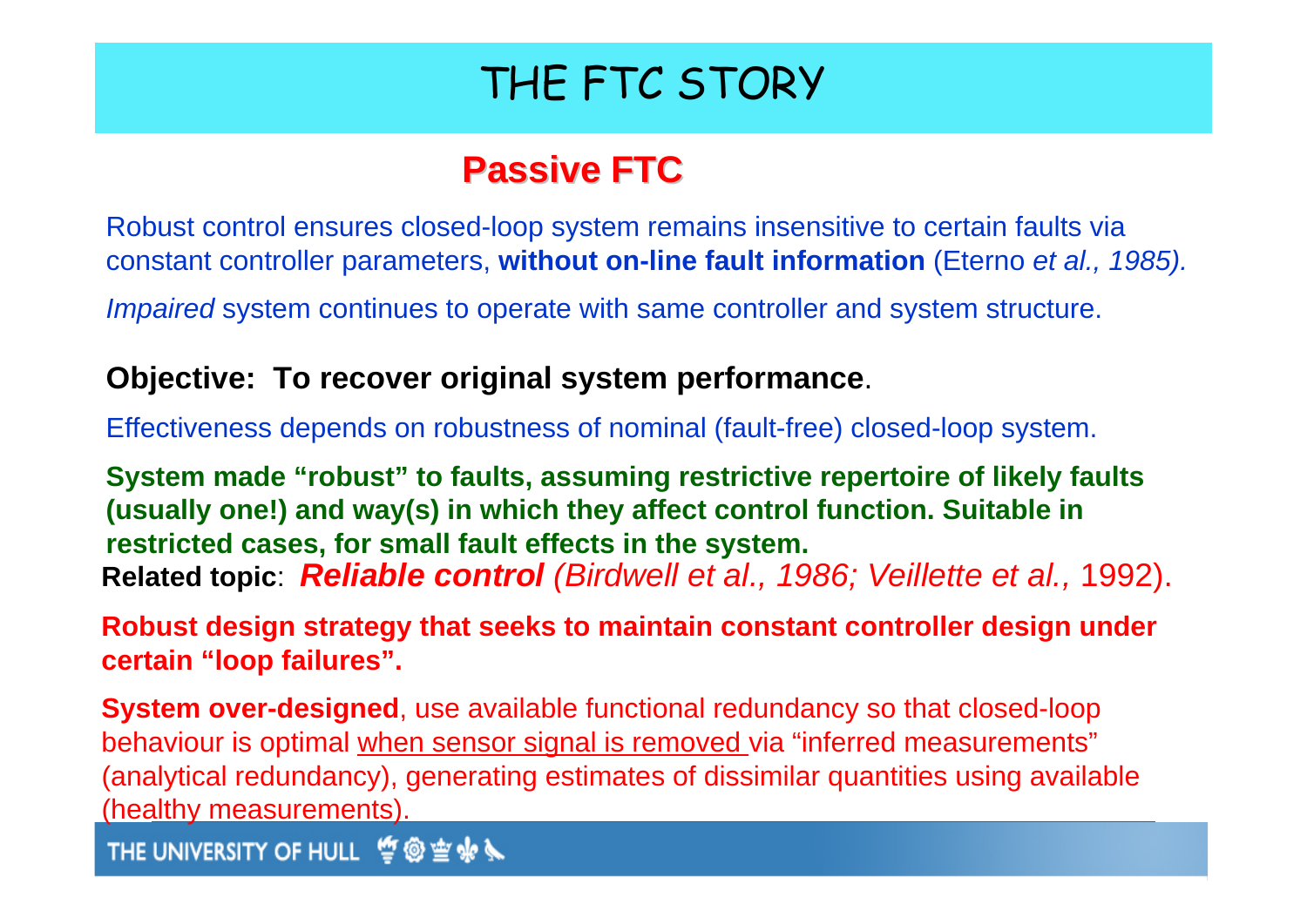

**THE UNIVERSITY OF HULL 掌@空余入**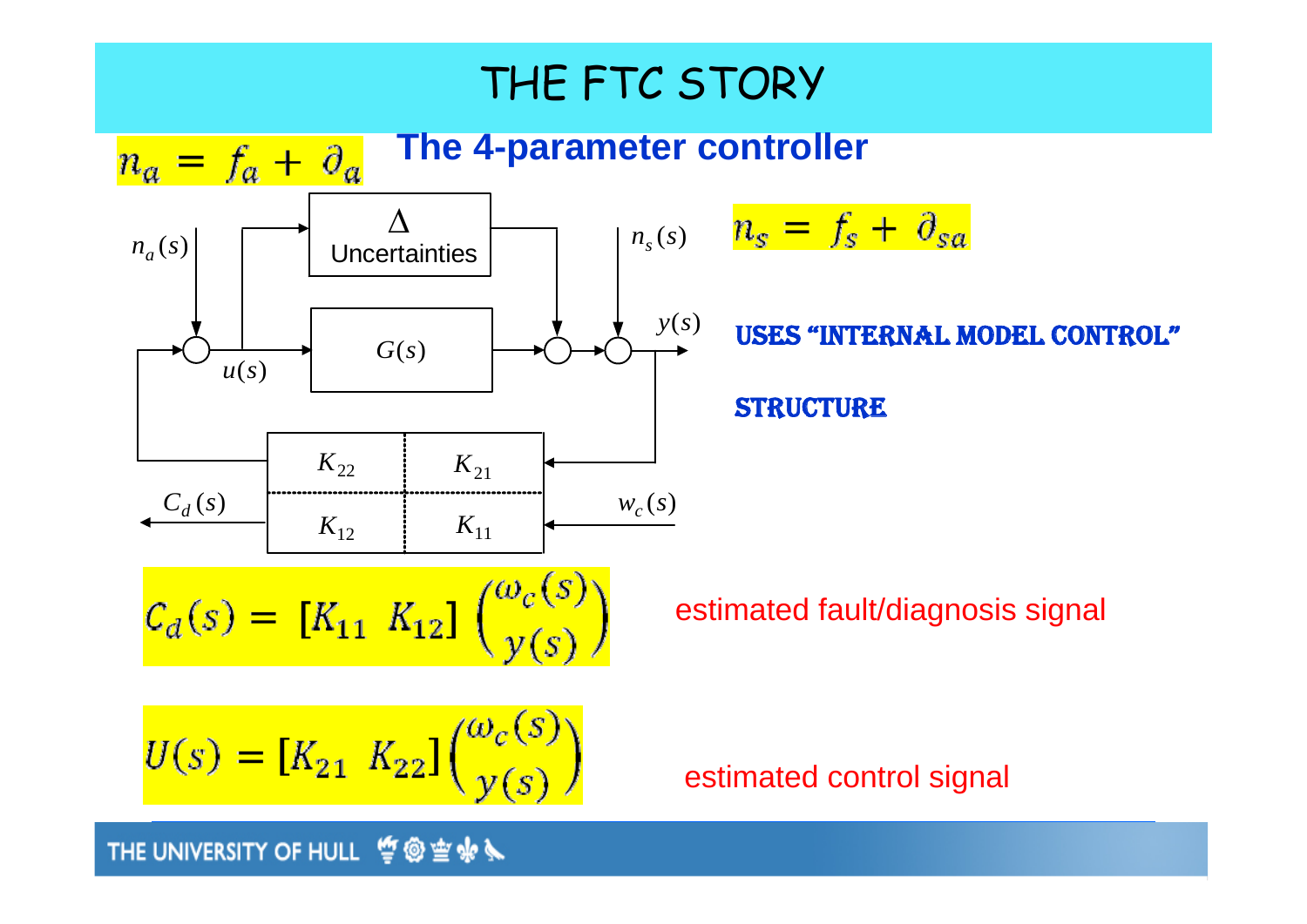### **The 4-parameter controller**

 $H_{\infty}$  used to achieve:

- 1. Plant o/p signal *y(s)* tracks Ref commands & insensitive to actuator faults
- 2. Diagnostic o/p signal tracks actuator faults

**1 & 2 hold in presence of bounded uncertainties**

### DISADVANTAGES:

a)Bilateral coupling between controller and fault estimation (or FDI) robustness [see Patton (1997)

b) "worst case" bounding in H∞ gives "conservative" results c)No guarantees for performance & stability d)Structure only holds for actuator faults e)No simple ways to "balance degrees of freedom"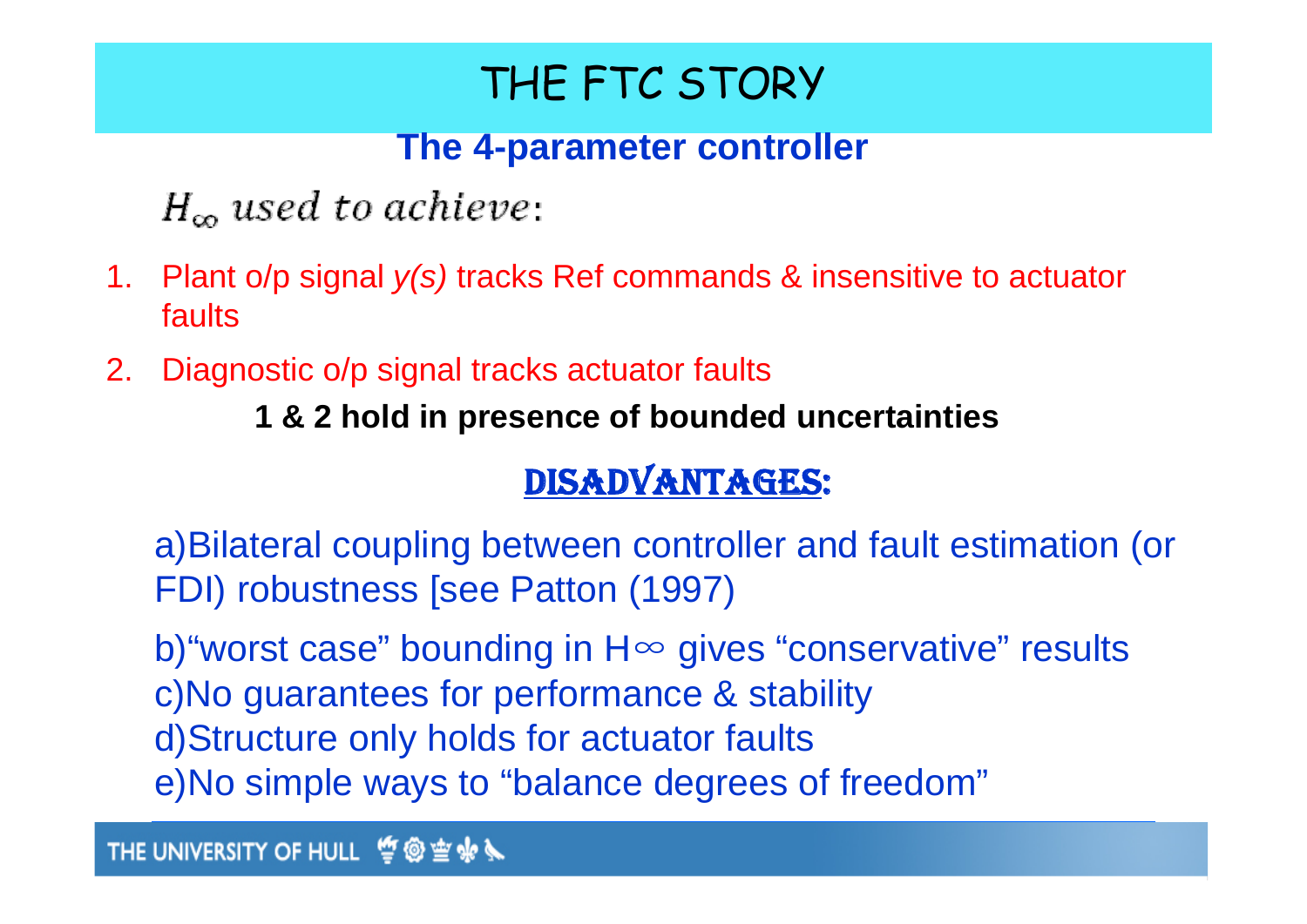**The 4-parameter controller**

**Tyler** *et al. (1994),* **Murad** *et al. (1996), Niemann et al. (1997) and* **Stourstrup** *et al. (1997) presented further results on robust design* **approaches to integrated control and fault estimation based on** *4 parameter controller.*

Tyler and Morari (1994) showed that the 4-parameter controller fits to the Youla-Bongiorno-Kucera parameterization of all stabilising controllers and this stimulated further research until 1997!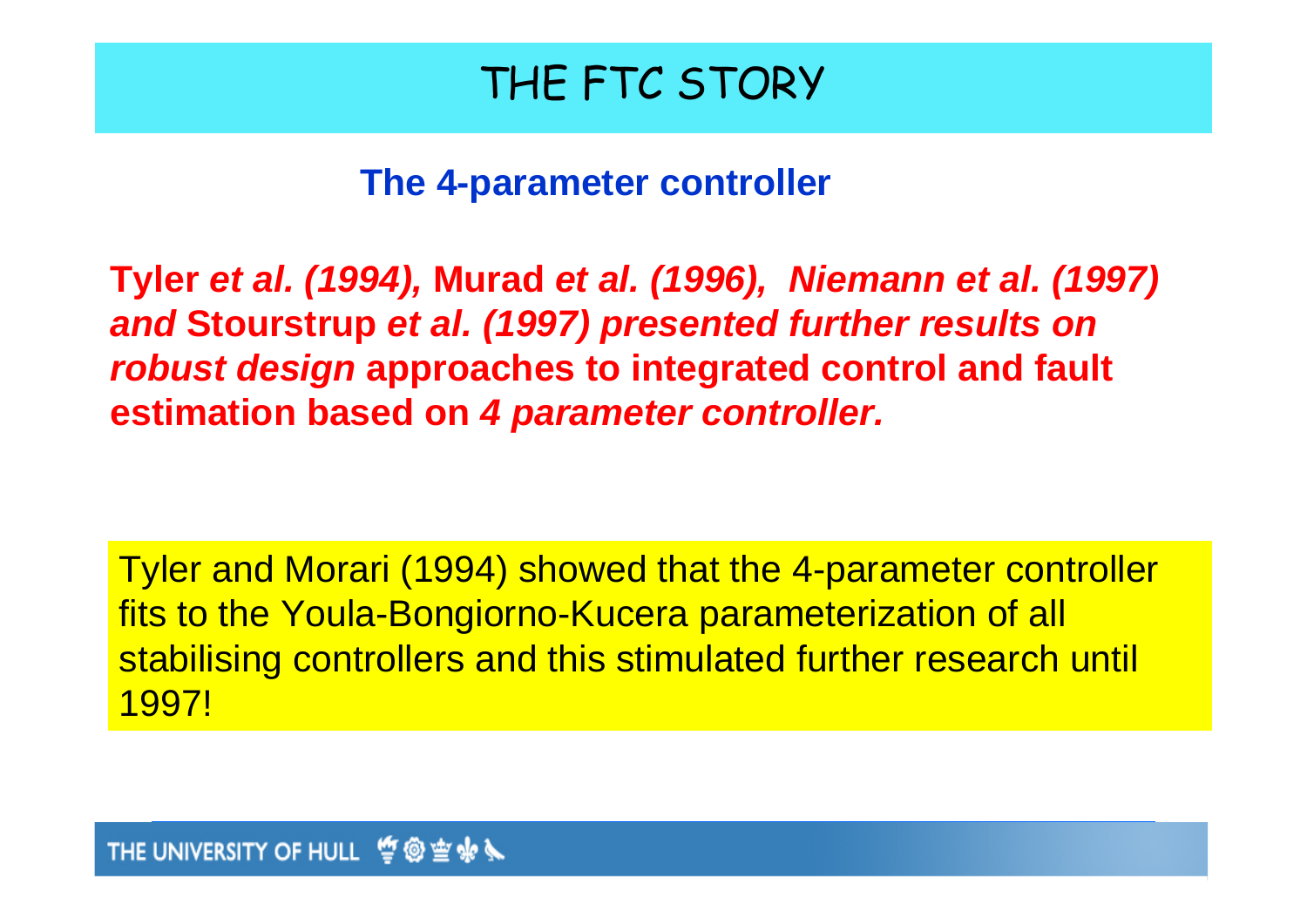### **Argument against 4-parameter approach**

**Advantage of separate fault diagnosis and robust control designs is that their separate robustness problems can be Optimised.** 

**Controller affects the robustness of fault detection and isolation, But "open-loop" approach to fault diagnosis does not in any way affect the controller design.** 

**Hence, by separate designs of controller & diagnosis functions, degrees of freedom in controller design are not compromised. (Patton, 1997)**

**THE UNIVERSITY OF HULL 掌@空楽入**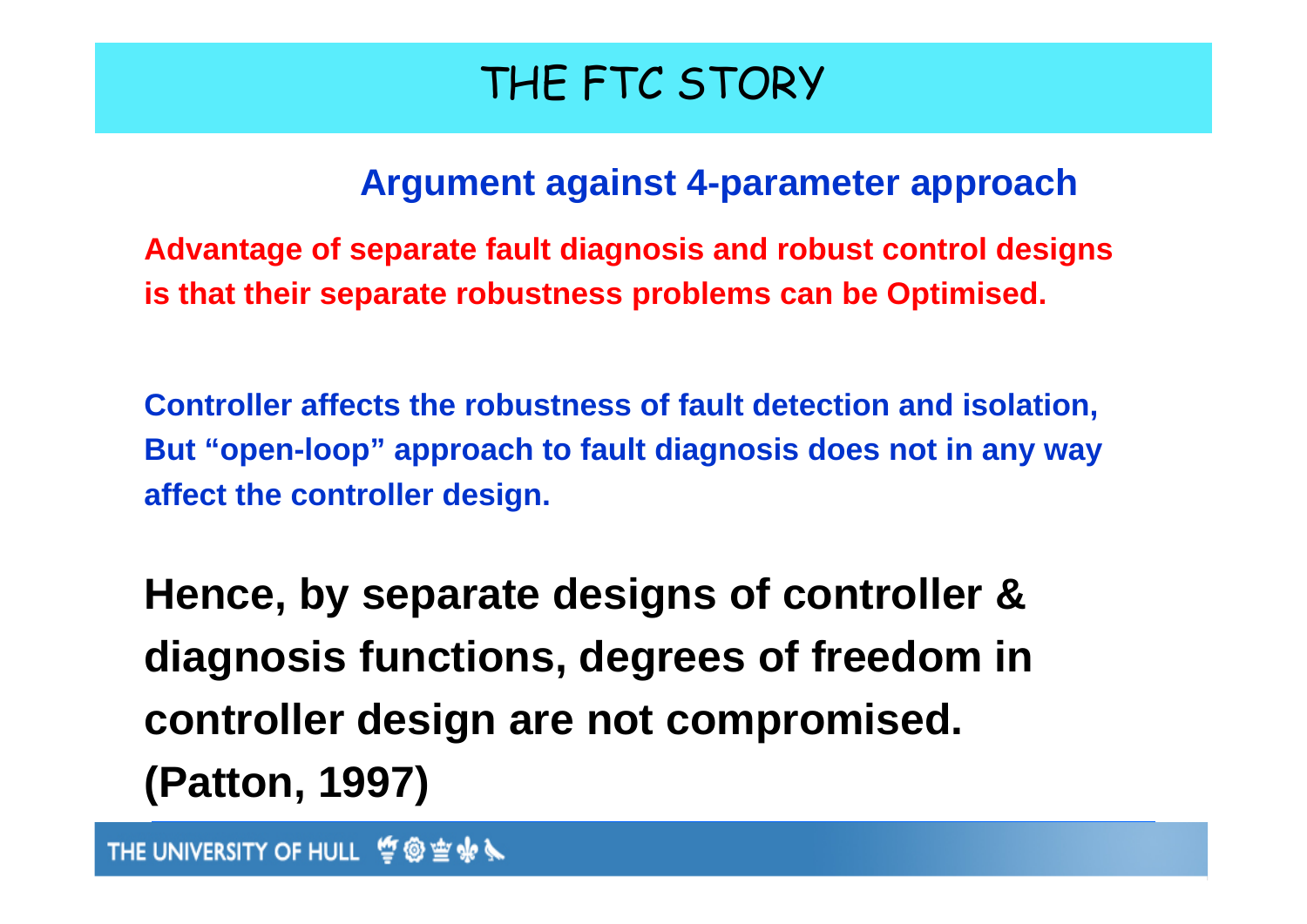### **Active FTC Active FTC**

#### ESSENTIAL COMPONENTS

- **Fault Detection and Isolation (FDI) or fault estimation**
- $\bullet$ **Robust Baseline (Nominal) Controller**
- $\bullet$  **Reconfigurable, Restructurable or Adaptive (Accommodating) Control**
- **Supervision**

**THE UNIVERSITY OF HULL 空@空余入**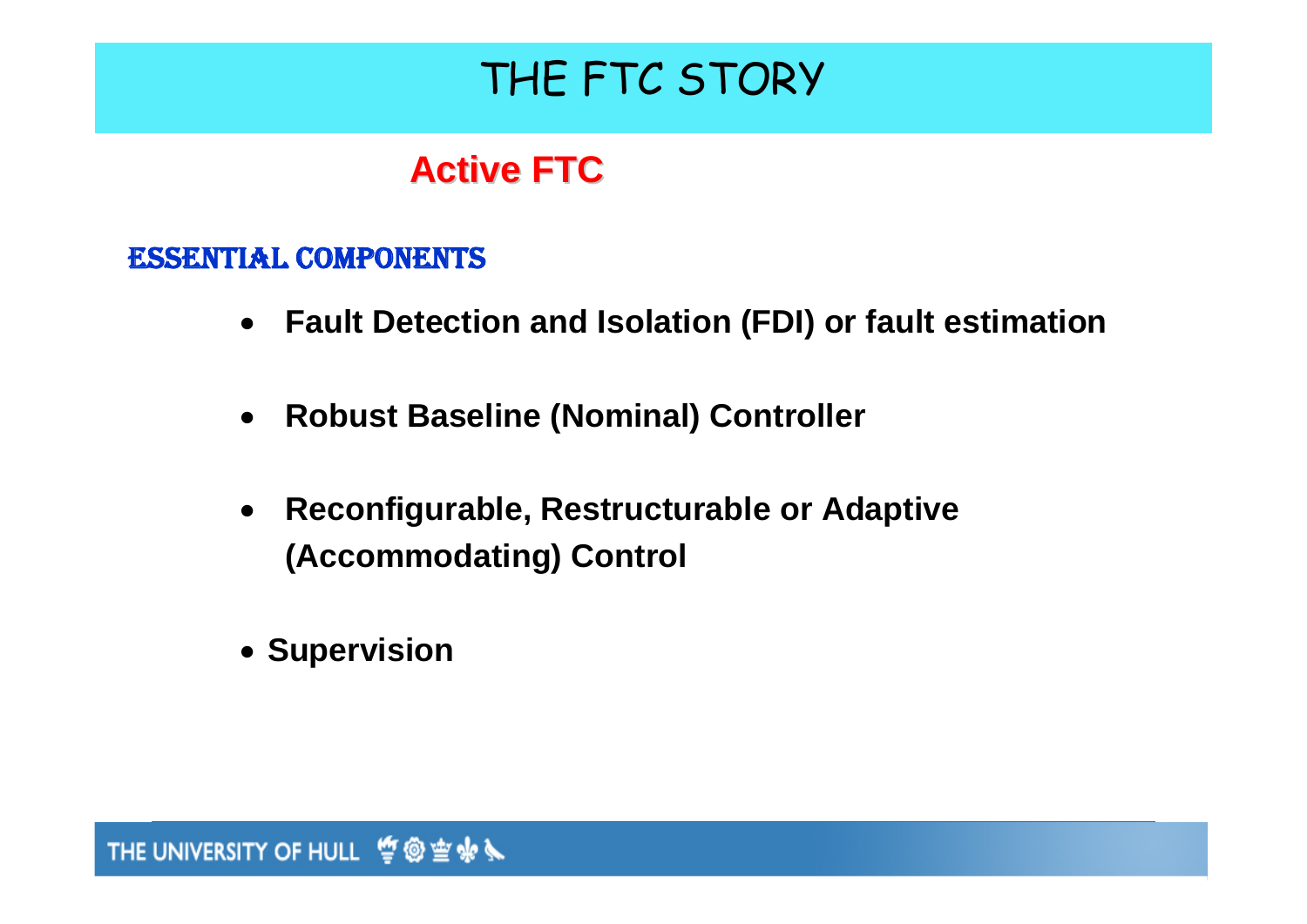### **Active FTC scheme**



 $P(s, \theta)$  is generalized plant which includes all weighting functions

 $K(s, \hat{\theta})$  is self-scheduled controller to be designed *θ)*

θ is the *fault effect factors*  estimated on-line using a suitable robust FDI mechanism.

**Controller design must satisfy:** 

**Bounds on uncertainties & faults, stability & admissible model-matching**

THE UNIVERSITY OF HULL 訾@宣咏义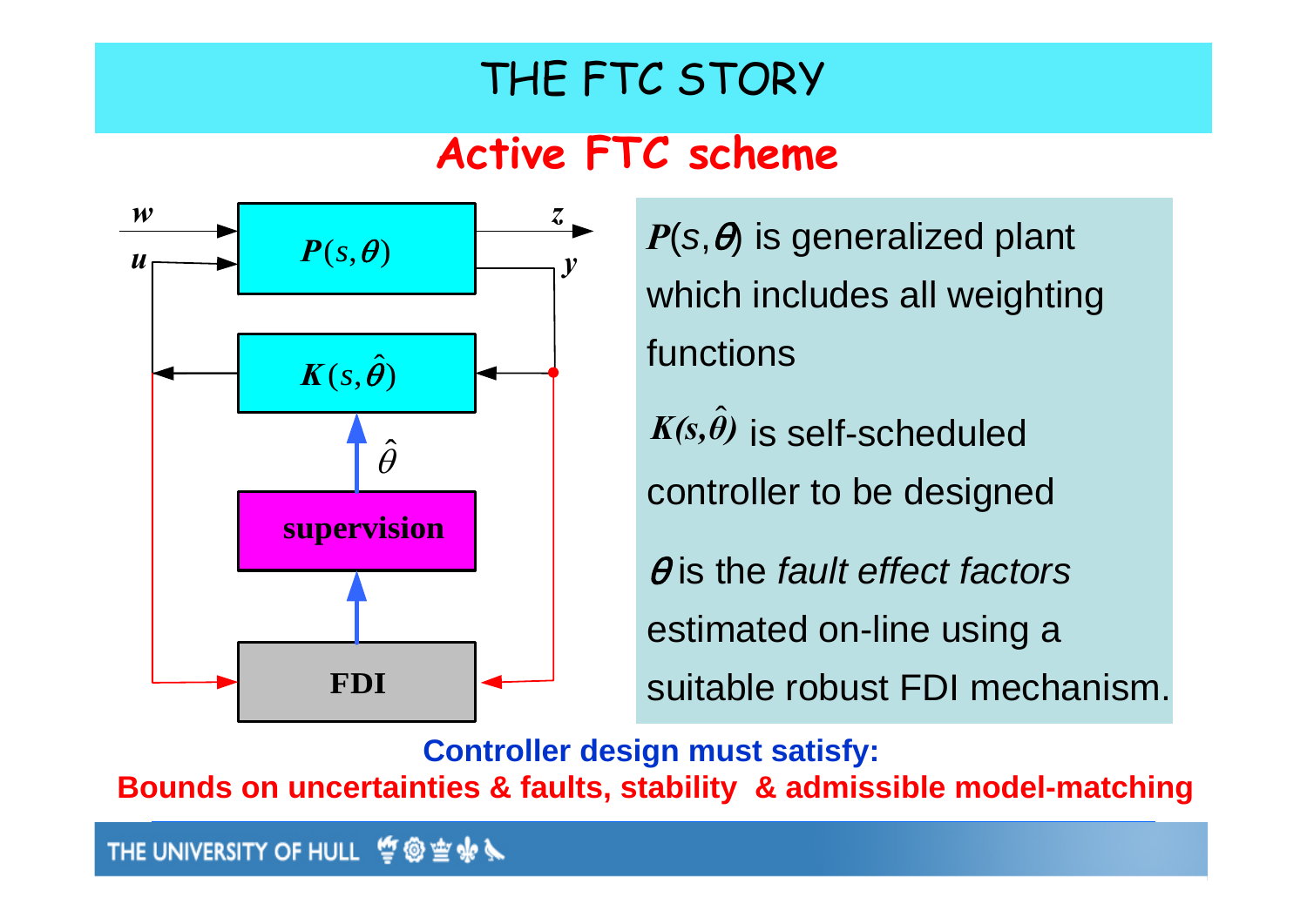### **Around 2000-2003 a lot of "navel-contemplating"!**

- → **Investigators wondering, where we are coming from, where we are going and really what IS FTC?**
- → **Several papers and a book giving "FTC definitions"** . . Blanke, Frei, Kraus, Patton & Staroswiecki (2000), Blanke, Staroswiecki & Wu (2001) Stoustrup & Niemann (2001) Zhou and Ren (2002) Campos-Delgado & Zhou (2003) Blanke, Kinnaert, Lunze J & Staroswiecki, (2003, 2006), "*Diagnosis and Fault-Tolerant Control"*.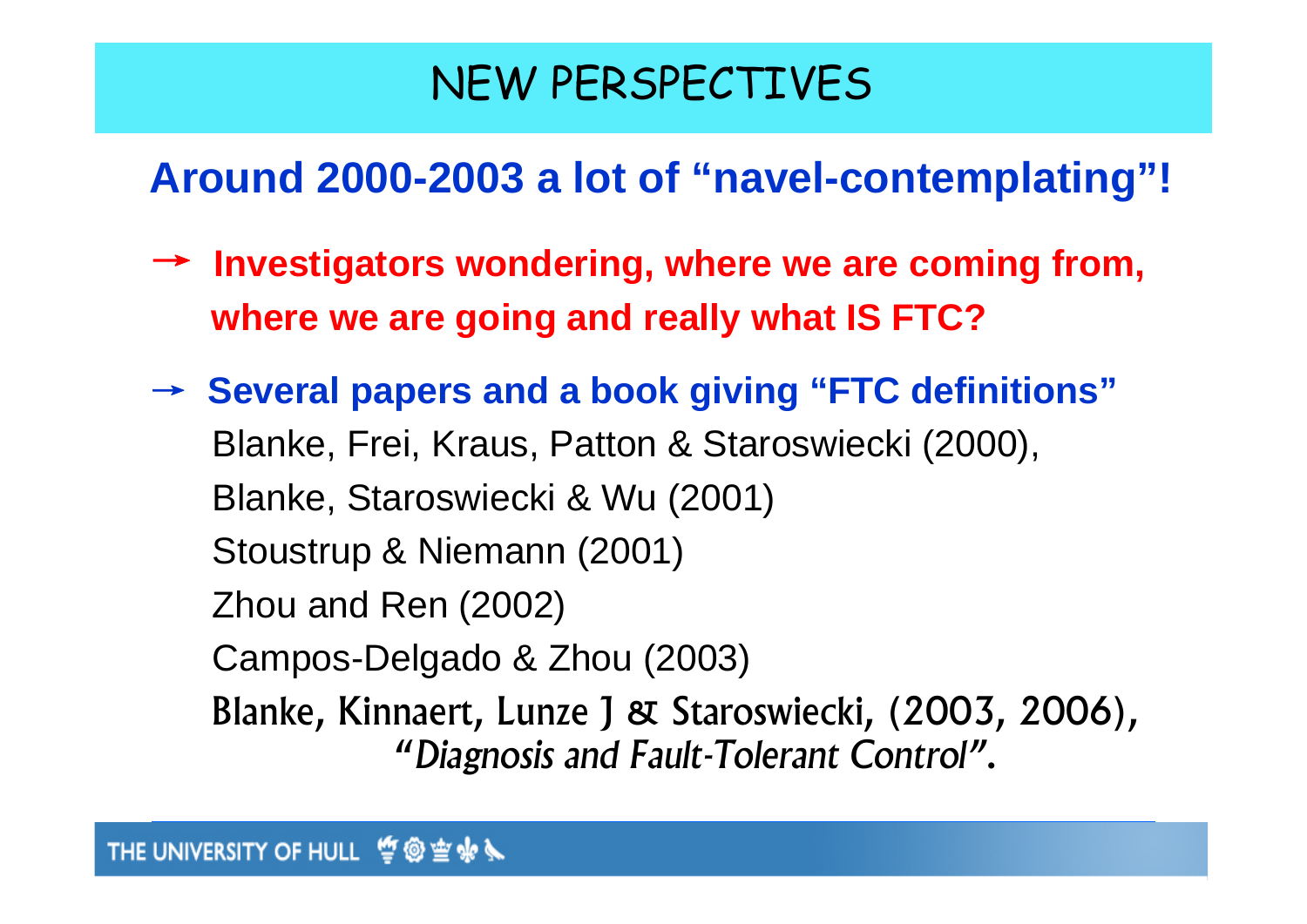### **In 2000s decade – Developing themes**

- Research on Suitable FTC Architectures
- Internal Model-based FTC
- Multi-objective optimization of joint control, reconfiguration and FDI/fault estimation robustness
- Robust Control Allocation schemes:
- ¾Sliding mode, pseudo-inverse modelling, etc.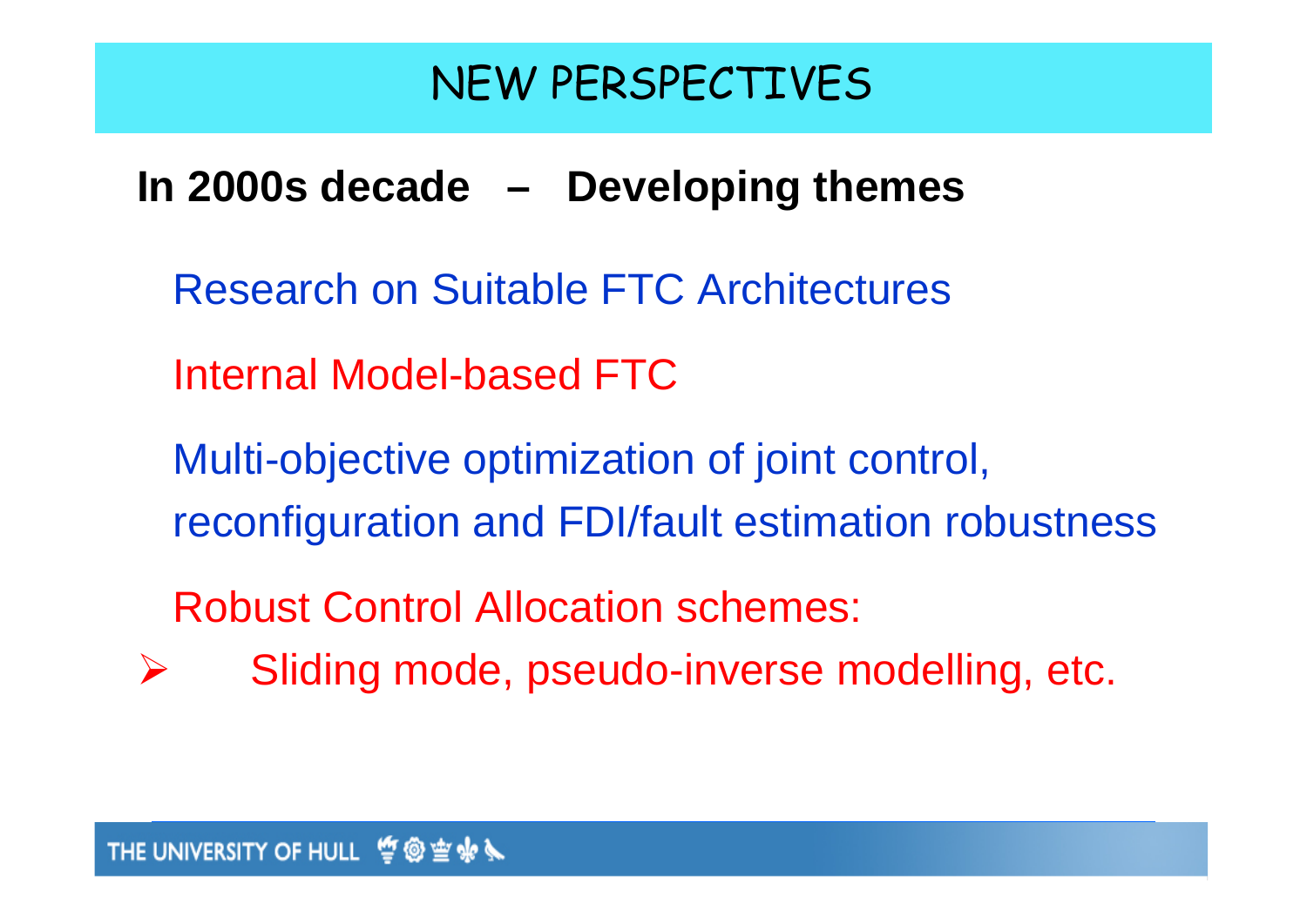*r*

 $r \sim e$ 

### **Architectutres Architectutres……**

**Gen. Internal Model Control with general uncertain plant**

*U*~

*q*

*Q N*

**FTC in two parts: Nominal performance controller and Robustness controller, and works in such way that when a fault is detected controller structure is reconfigured by adding robustness loop to compensate the fault.**

**Zhou K and Ren Z, (2001), Reconfigurable control using GIMC structure, IEEE Trans. AC. 48(5), 832-838**



#### **A fault-tolerant control scheme**

 $d_0$ 

*d*

~

*f*

~−1 *V* $\widetilde{V}^{-1}$   $\frac{u}{u}$ 

*d* J<sub>n</sub>  $\left| \right|$   $\frac{z}{2}$ 

 $\widetilde{M}$ 

*P*

Δ

<sup>0</sup>*z*

*y*

**See later papers by:**

**Niemann (2003, 2005, 2006, 2009, 2010) Change from high performance to "Safe mode controller" (Systol'10)**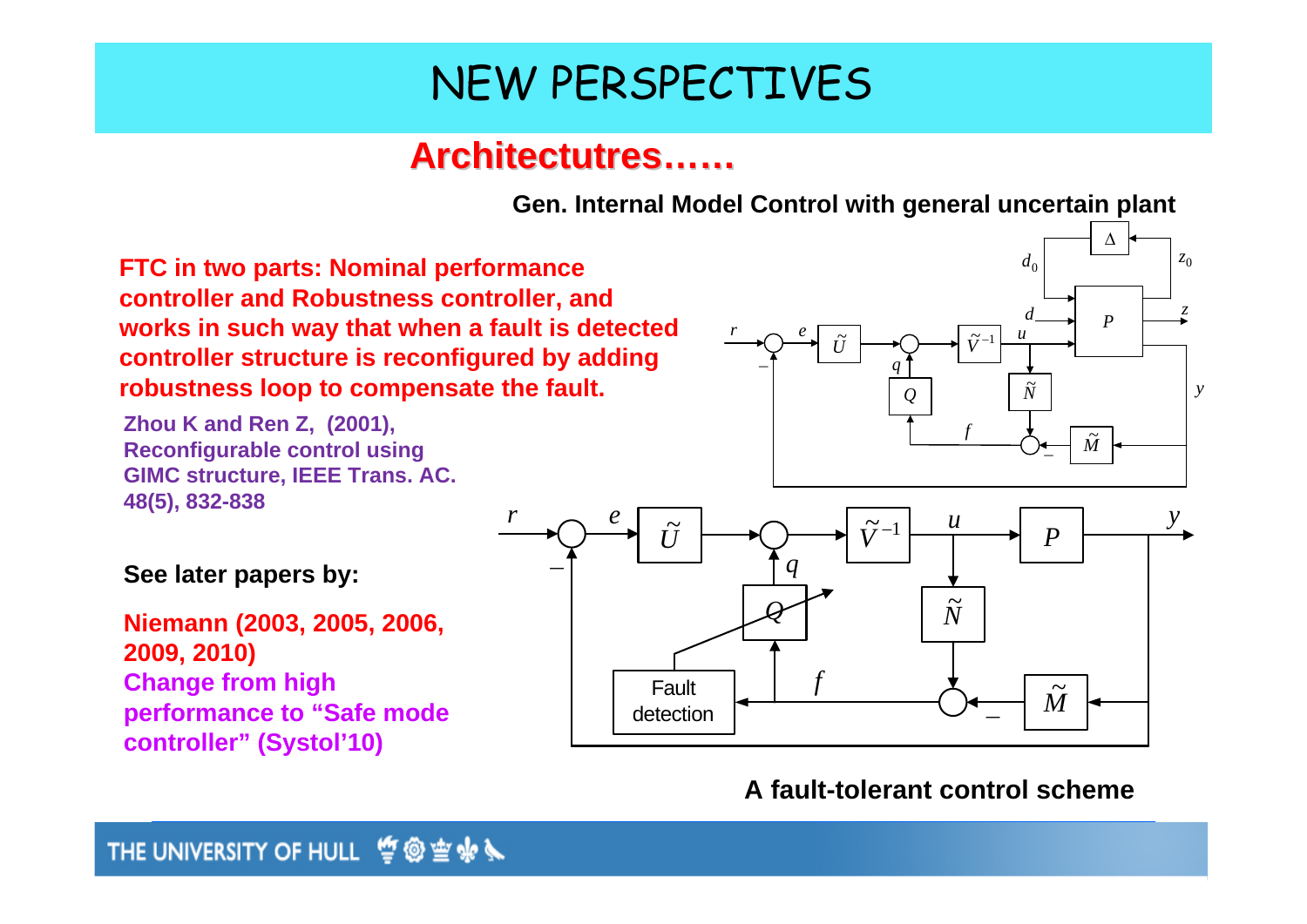

#### **THE UNIVERSITY OF HULL 空@空余入**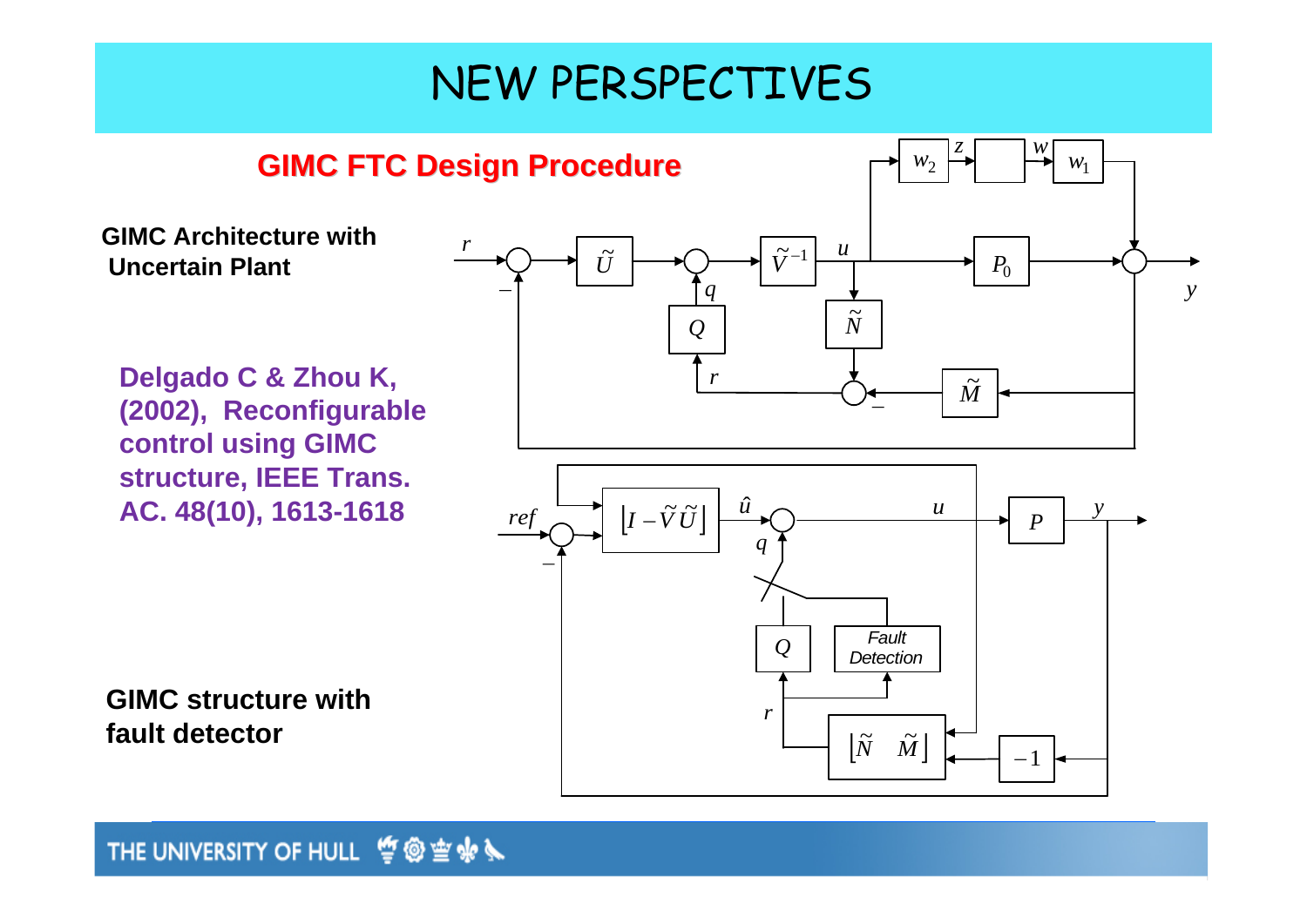### **Pseudo-Inverse Modelling Methods:**

**Caglayan, 1988; Huber, 1984; Ostroff, 1985; Rattan, 1985; Razza & Silverthorn, 1985; Gao & Antsaklis, 1990; Staroswiecki, 2005**

**Challenge Ostroff (1985): Minimise difference between "faulty" and "nominal" closed-loop linear systems, determining the appropriate gain: Model-matching Problem.**

$$
\dot{x}(t) = Ax(t) + BKx(t); \ K \in R^{mxn}
$$

$$
y = Cx(t)
$$
 Nominal model

$$
\dot{x}_f(t) = Ax_f(t) + BK_f x_f(t)
$$
  

$$
y_f = C_f x_f(t)
$$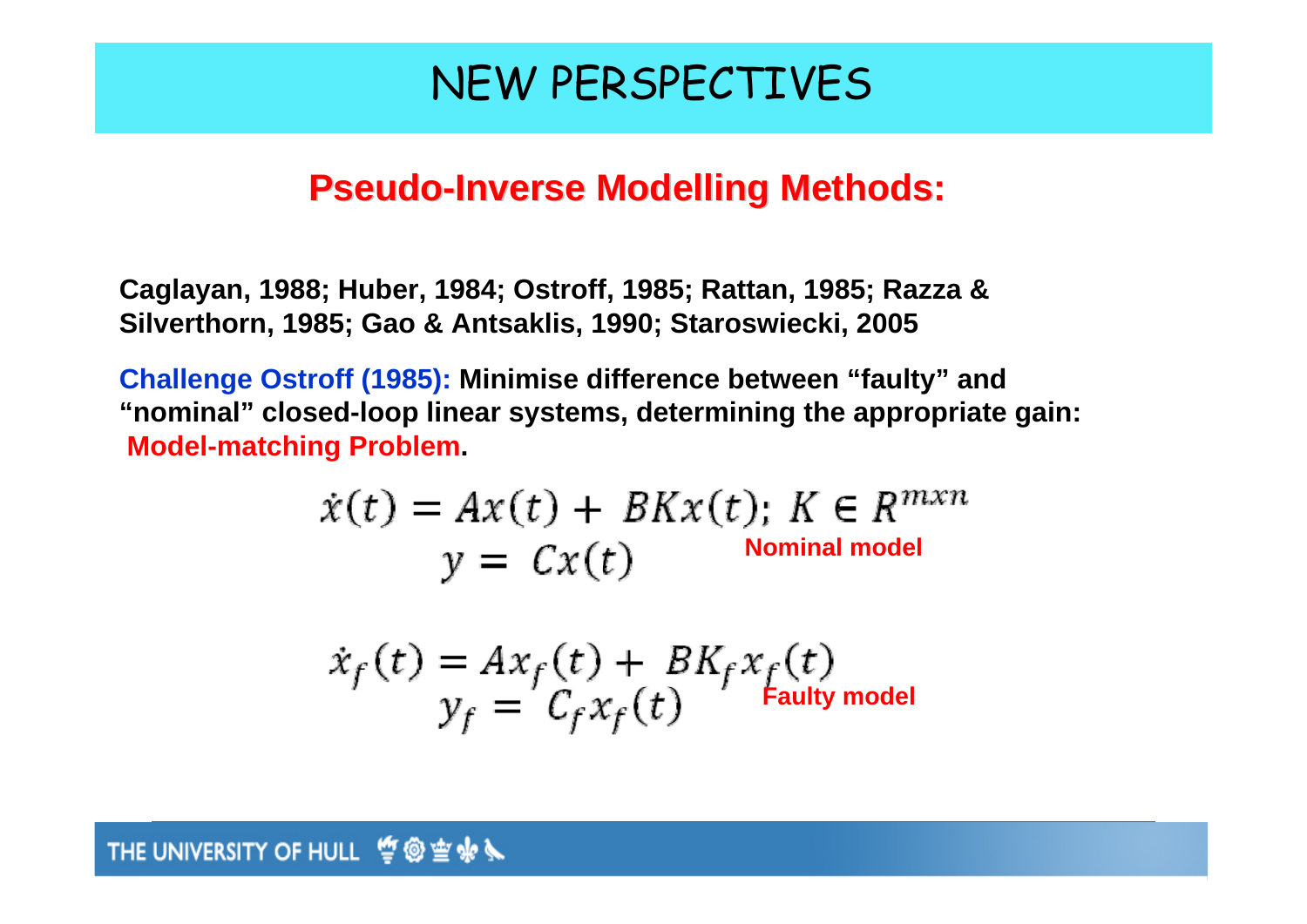### **Aims of PIM/MPIM..model-matching**

- a) Maintain as much simplicity as possible in controller design,
- b) Reconfigured system made to approximate nominal system {OR reference model} closely, and
- c) Provide graceful performance degradation, subsequent to a fault.

### **Challenges, to satisfy:**

- Stability constraints: Gao & Antsaklis (1991)
- "Admissible model-matching": Staroswiecki (2005a, 2005b)–**"family of behaviours"**

Robustness to uncertainty via so-called <sup>D</sup>*R –regions via LMI constraints:* Tornil-Sin, Theilliol, Ponsart and Puig (2010)

#### **THE UNIVERSITY OF HULL 空@空余入**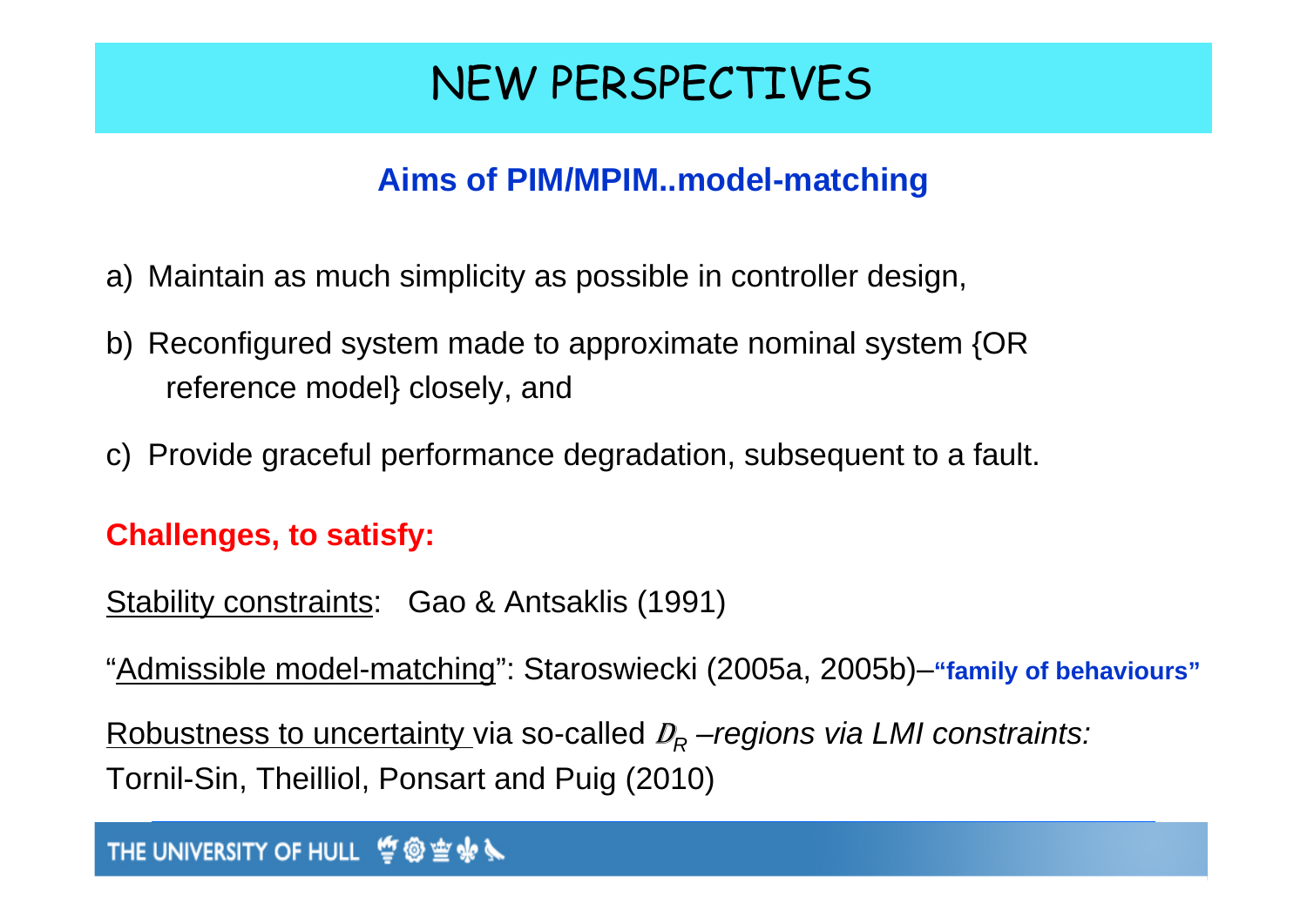### **Minimise Frobenius norm of the difference Between the closed-loop matrices:**

$$
\min J = \left\| (A + BK - A_f - B_f K_f) \right\|_F^2 \quad s.t \quad Im(B_f K_f) \subseteq Im(B_f)
$$
  

$$
\rightarrow K_f = B_f^+ (A - A_f + BK)
$$

#### **Stability? Performance?**

**Staroswiecki** (2005a) {MPIM} showed an **improvement** can be determined by using reference model with **"Admissible modelmatching**":  $\dot{x}_r(t) = M^* x_r(t) + N^* e(t)$  $\min J_1 = || (A_f - B_f K_f - M^*)||_F^2$   $\min J_2 = || (I - B_f B_f^+) N^*||_F^2$ s. t. stability constraint from Gao & Antsaklis (1991)

#### **THE UNIVERSITY OF HULL 掌@空杂义**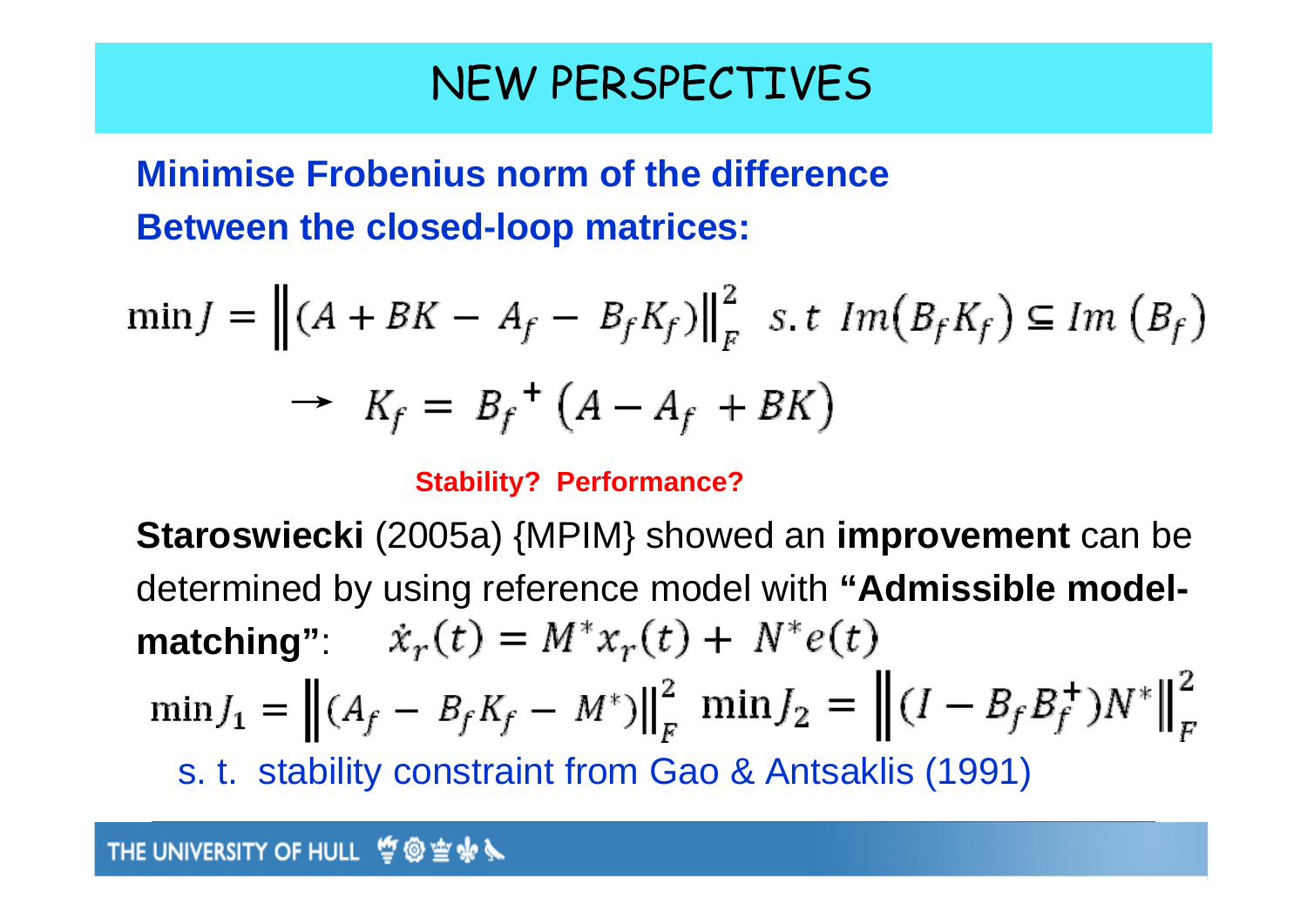### **Reconfiguration via Sliding Mode Control Reconfiguration via Sliding Mode Control**

### **Adaptive SMC** - *Demirci & Kerestecioglu, 2005*:

Fault distribution matrix used to switch corrective or "equivalent control" part of SMC in adaptive way. Objective is to control MIMO system under nominal operation as well as in case of faults/

**Control Allocation via SMC (Garteur AG16)**: *Edwards, Alwi & Tan* (Systol'10)



THE UNIVERSITY OF HULL 曾@宣永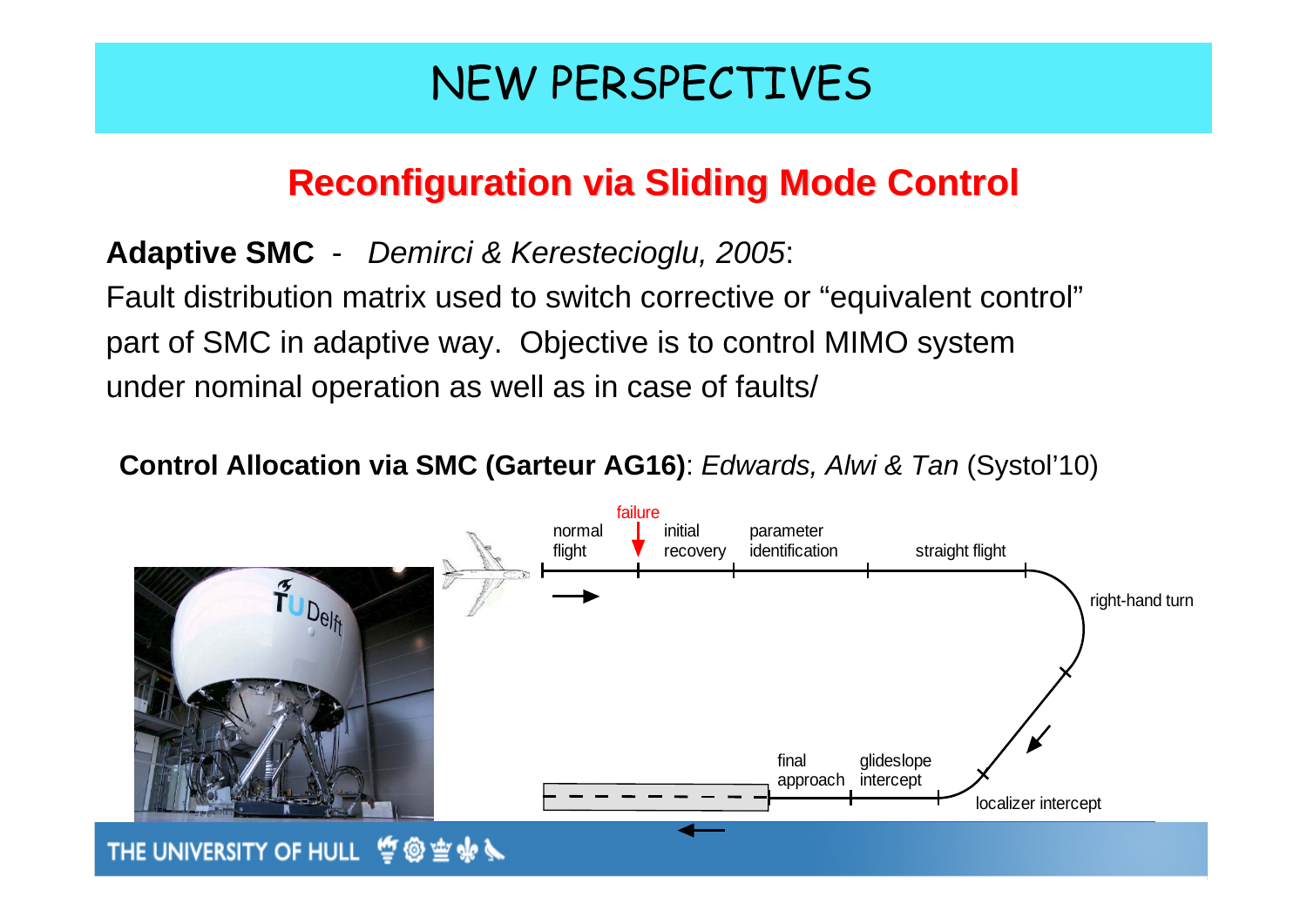### **Sliding Fault Estimation Compensation/Accommodation**

#### **Controller with friction compensation**



**THE UNIVERSITY OF HULL 竺@空余入**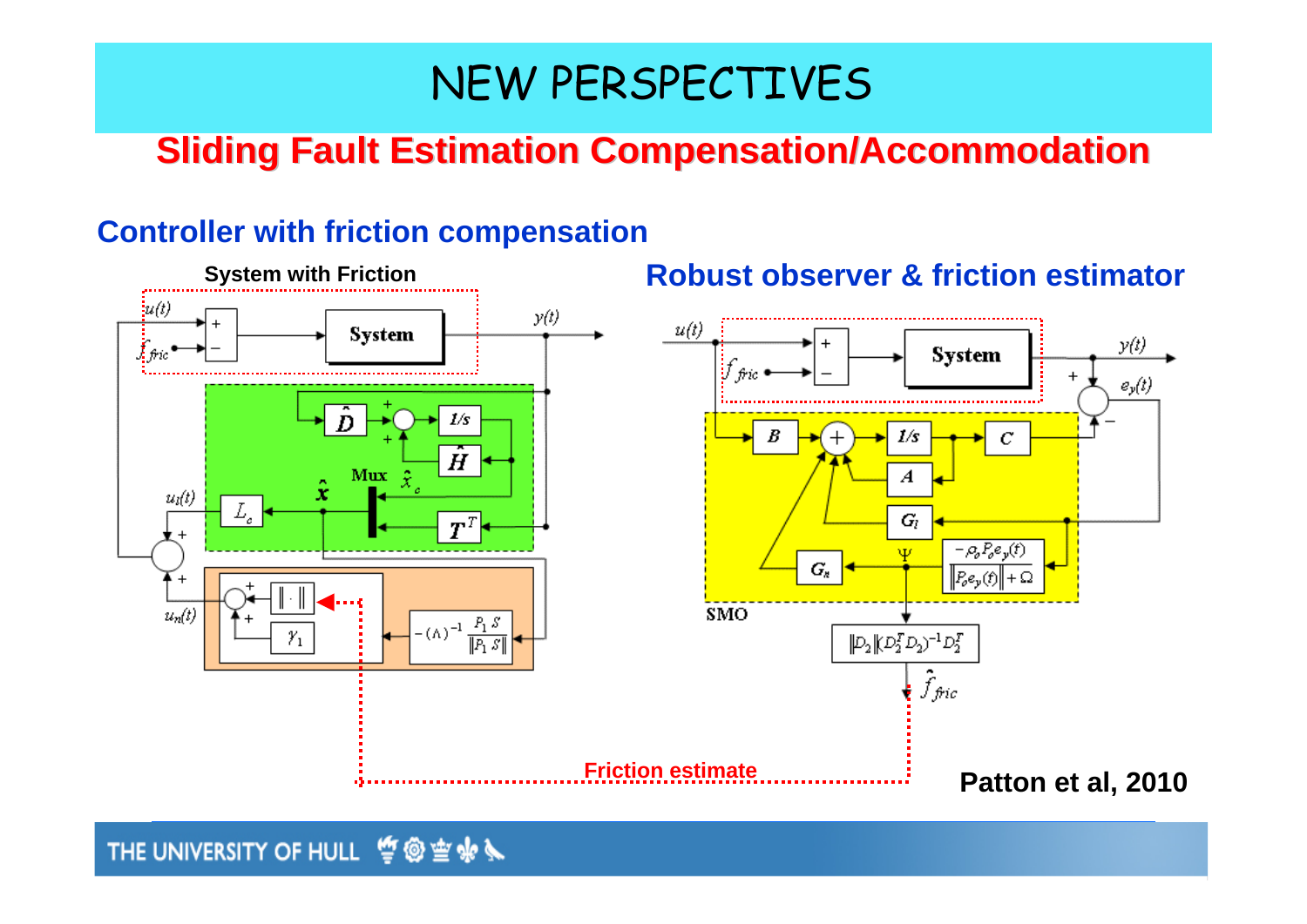#### **Linear Parameter Varying Estimation and Control – for FTC Chen L & Patton, Systol'10**  $f_a \leftarrow f_{\text{fric}}$



**See also: "LPV AMM…" Oca, Puig, Theilliol & Tornil-Sin: MED'09** 

#### **THE UNIVERSITY OF HULL 掌@空余入**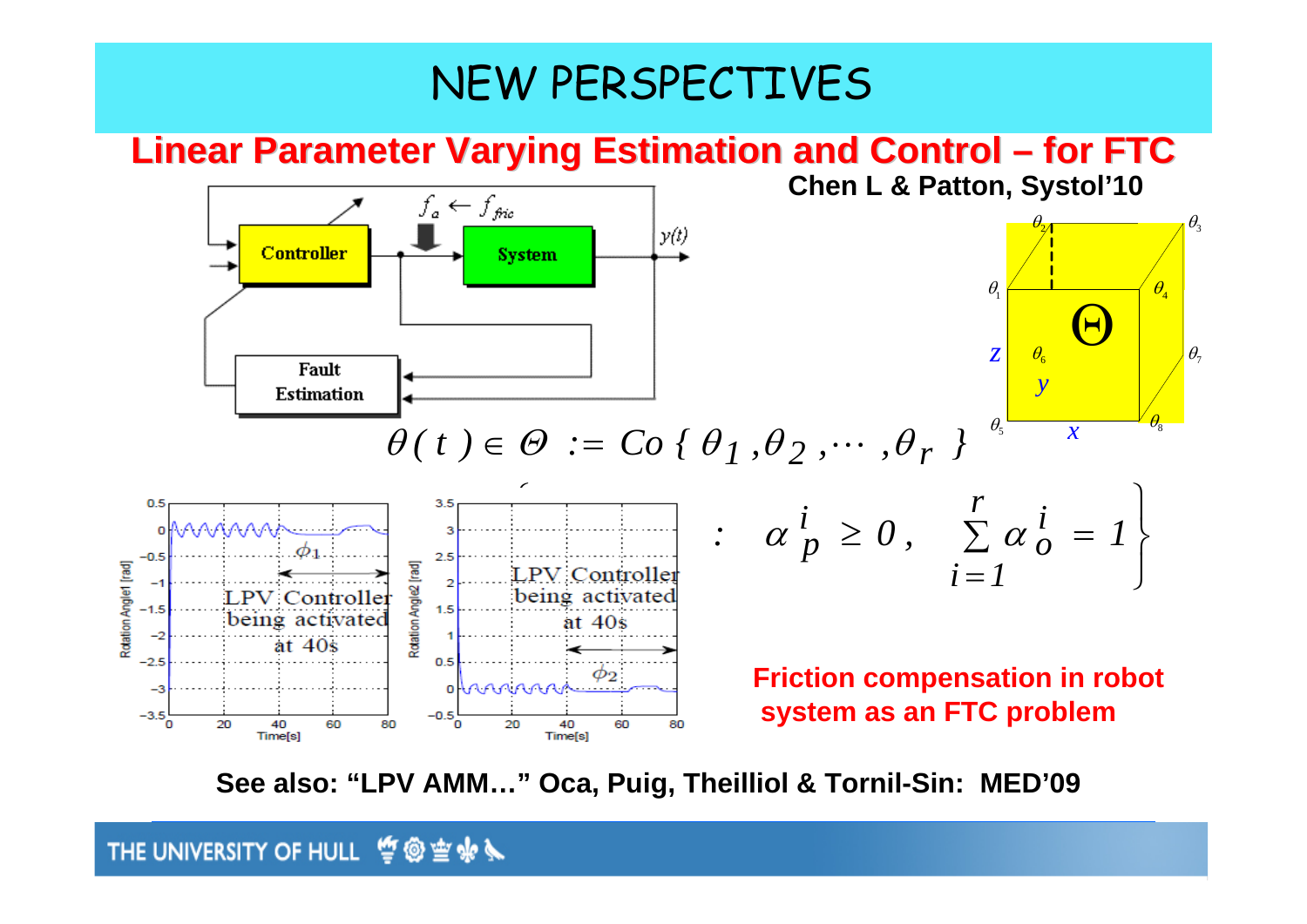### **Linear Parameter Varying Estimation and Control – for FTC**



**THE UNIVERSITY OF HULL 竺@空余入**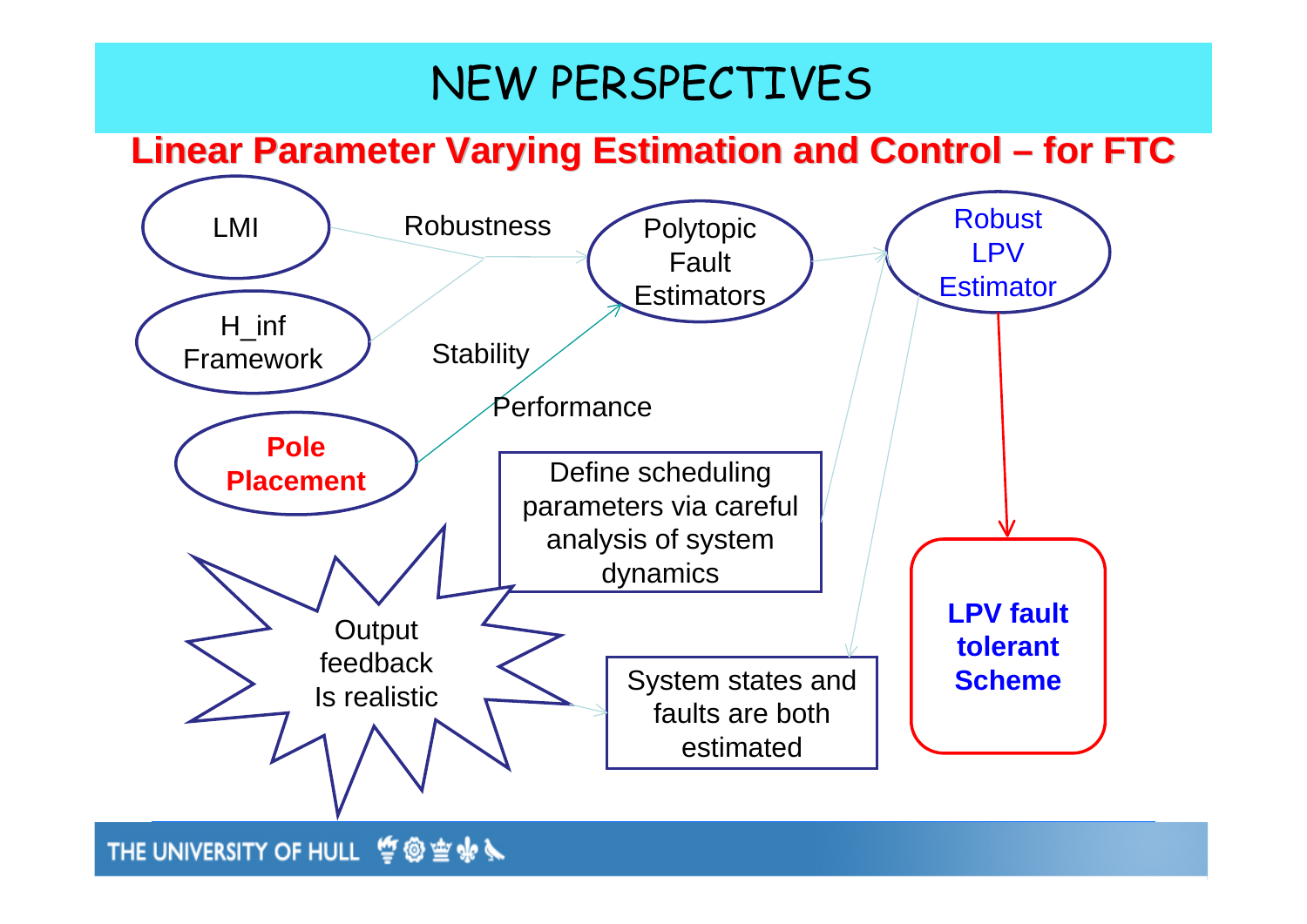### **Strong Directions of New Research in FTC**

- **Admissible Model Matching (AMM) (use of reference models) and LMI conditions; robustness issues**
- **Sliding Mode Control (fault estimation + control allocation); SMC fault estimation/compensation**
- **LPV Control with LPV estimation Fault Compensation, Accommodation and AMM**
- **FTC of Distributed/Networked Systems, based on hierarchy**

#### **THE UNIVERSITY OF HULL 掌@空余义**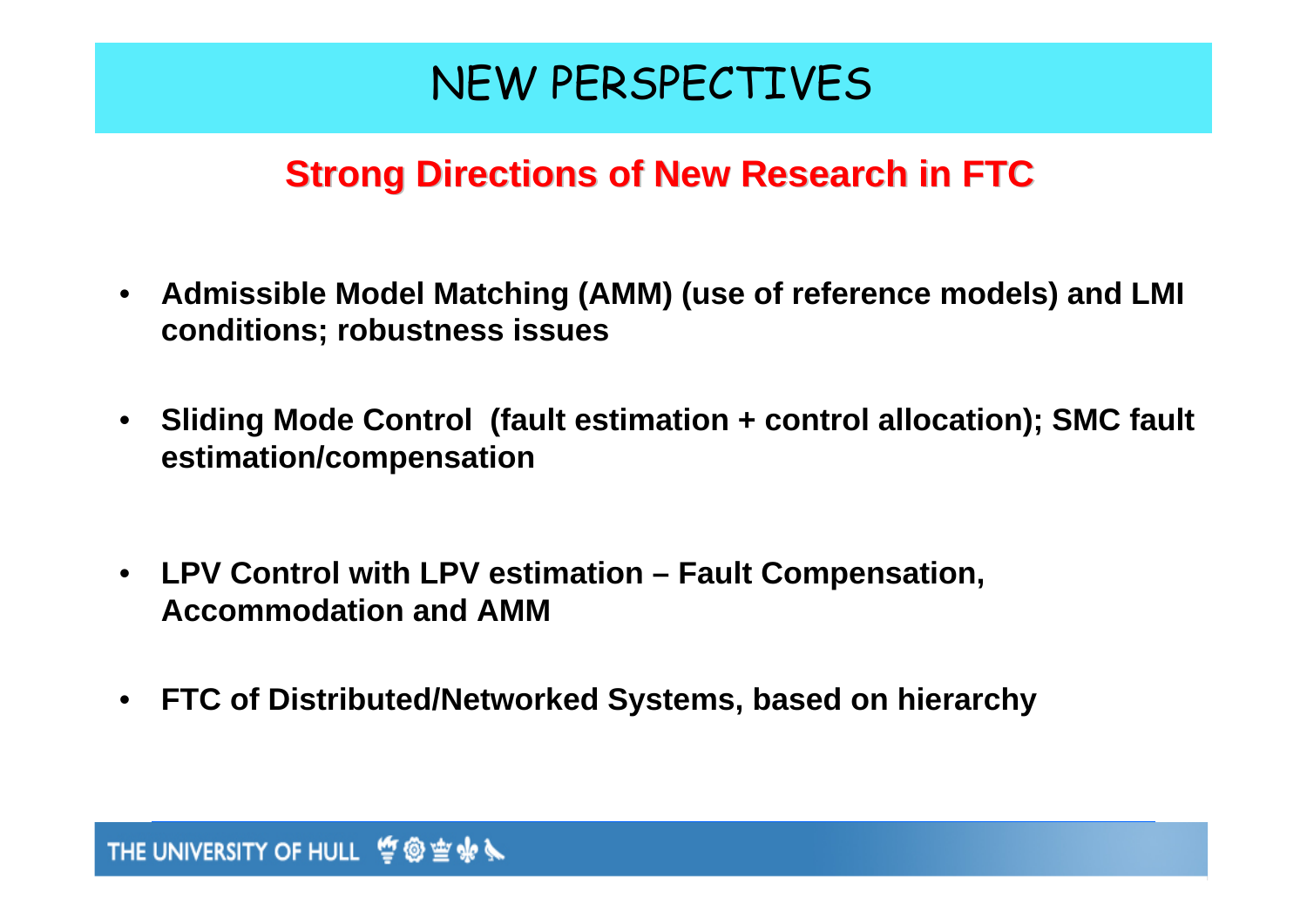### **Applications of New Research in FTC, eg: Applications of New Research in FTC, eg:**



Offshore wind-turbine problem presents huge challenges to FTC…..robust estimation, robust & admissible model-matching, adaptive FTC, etc…

#### **THE UNIVERSITY OF HULL 掌@空余义**